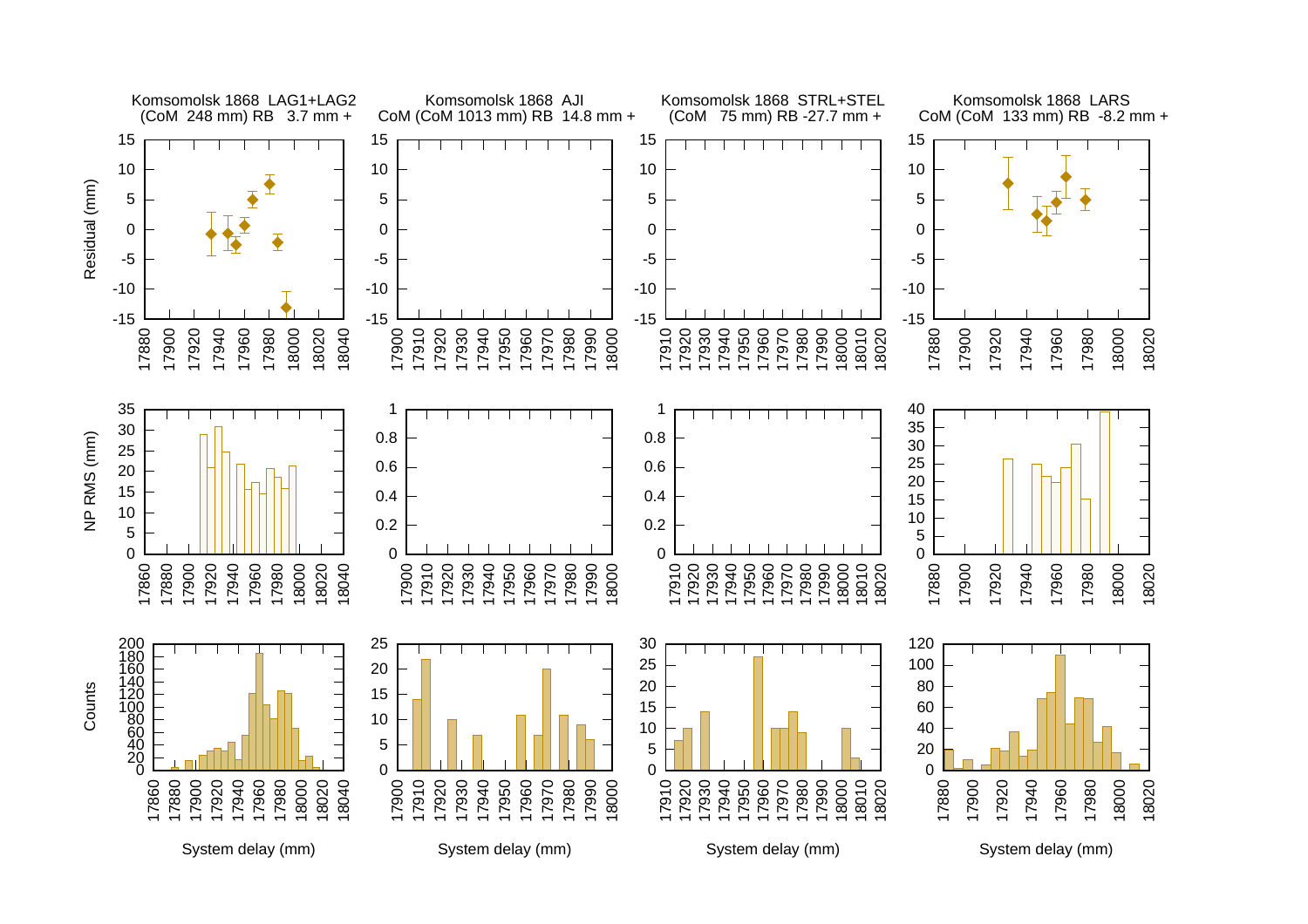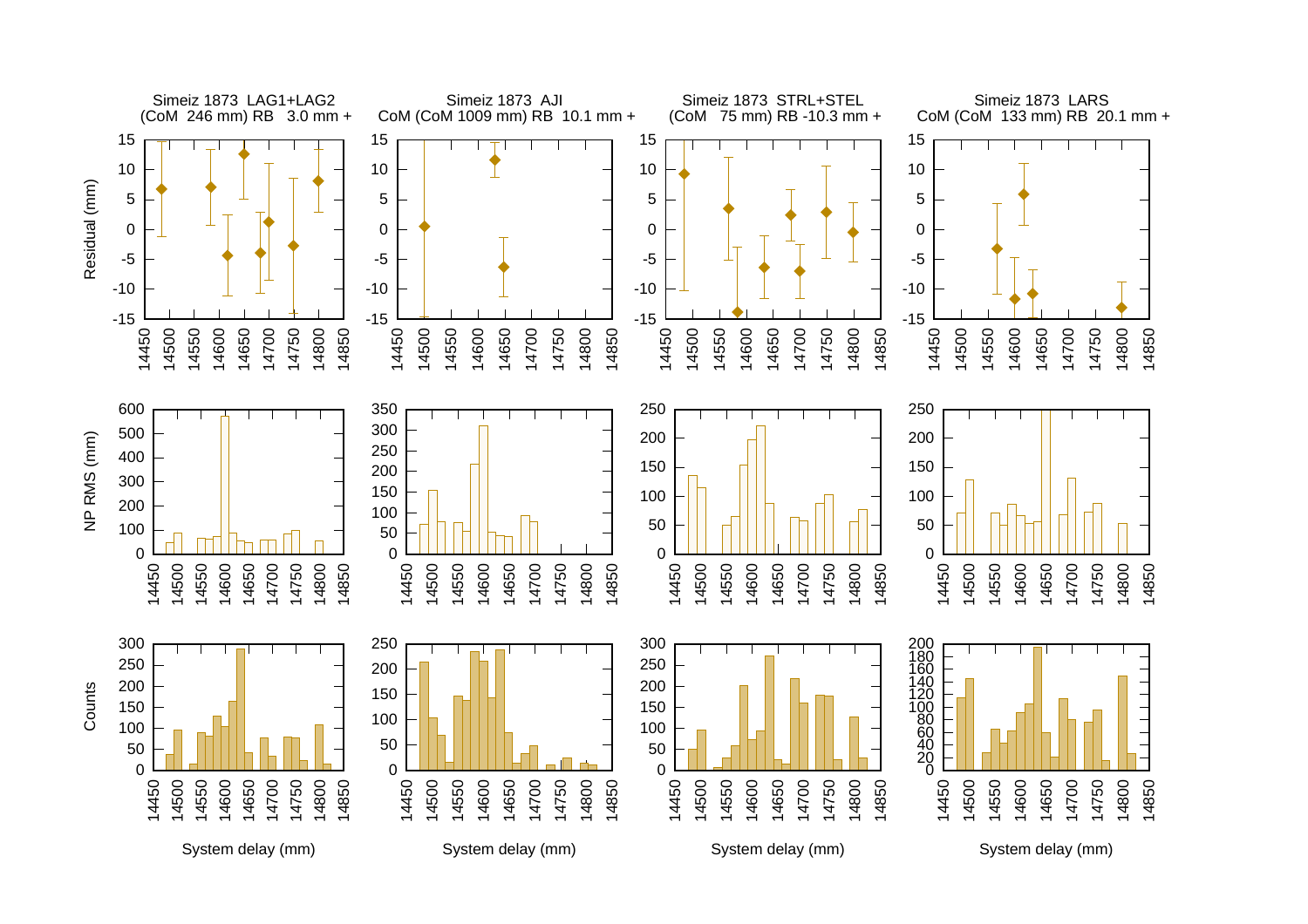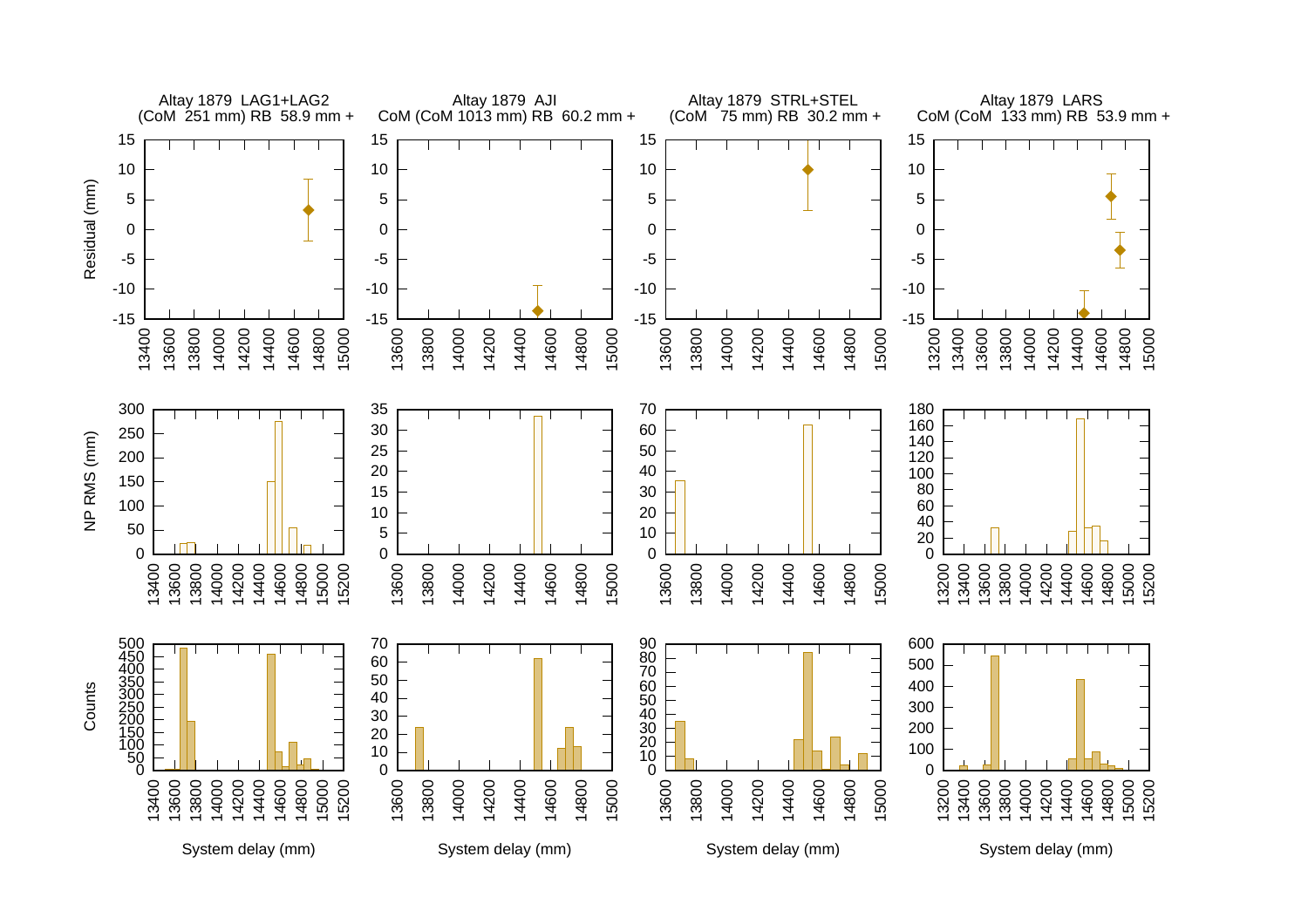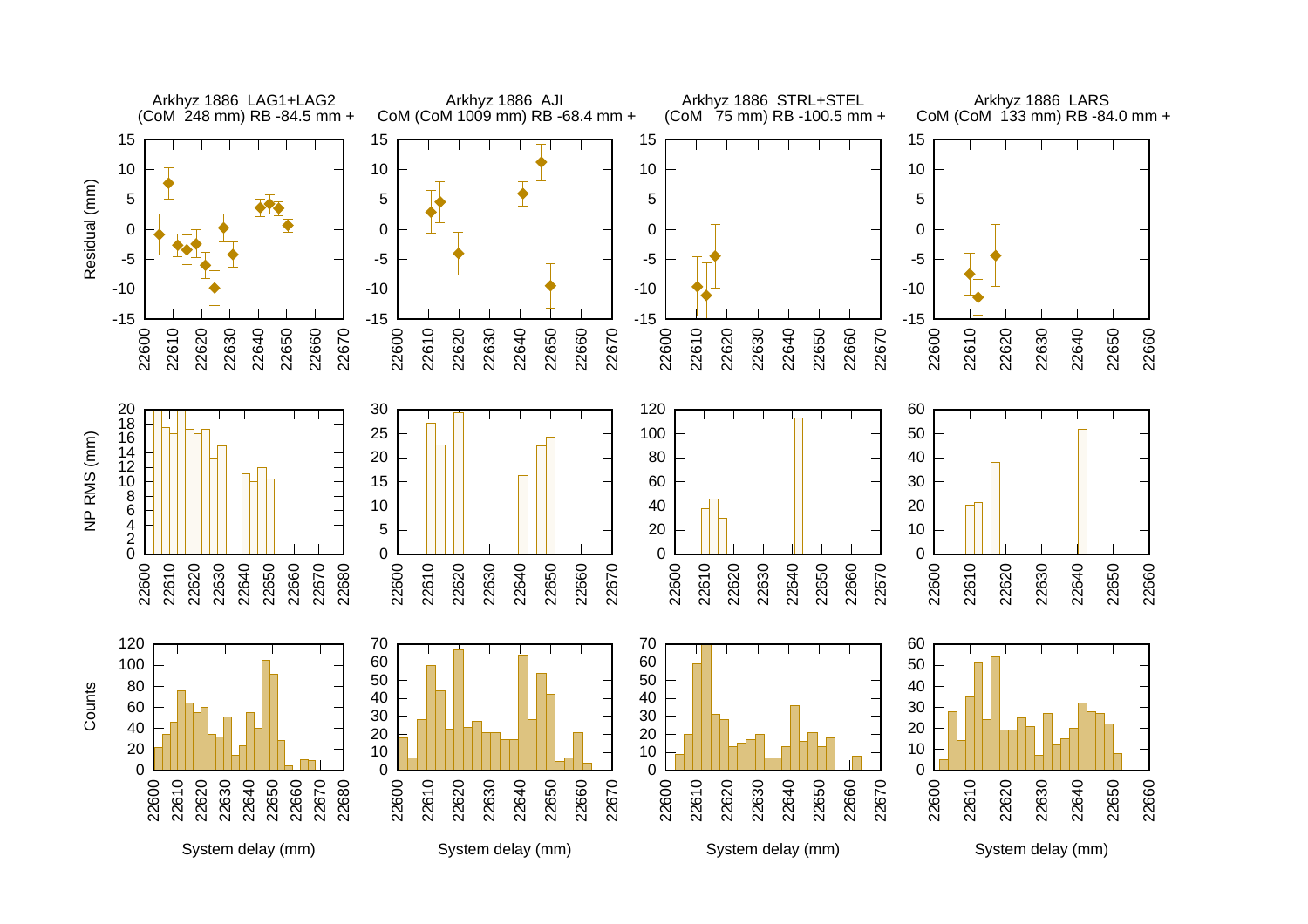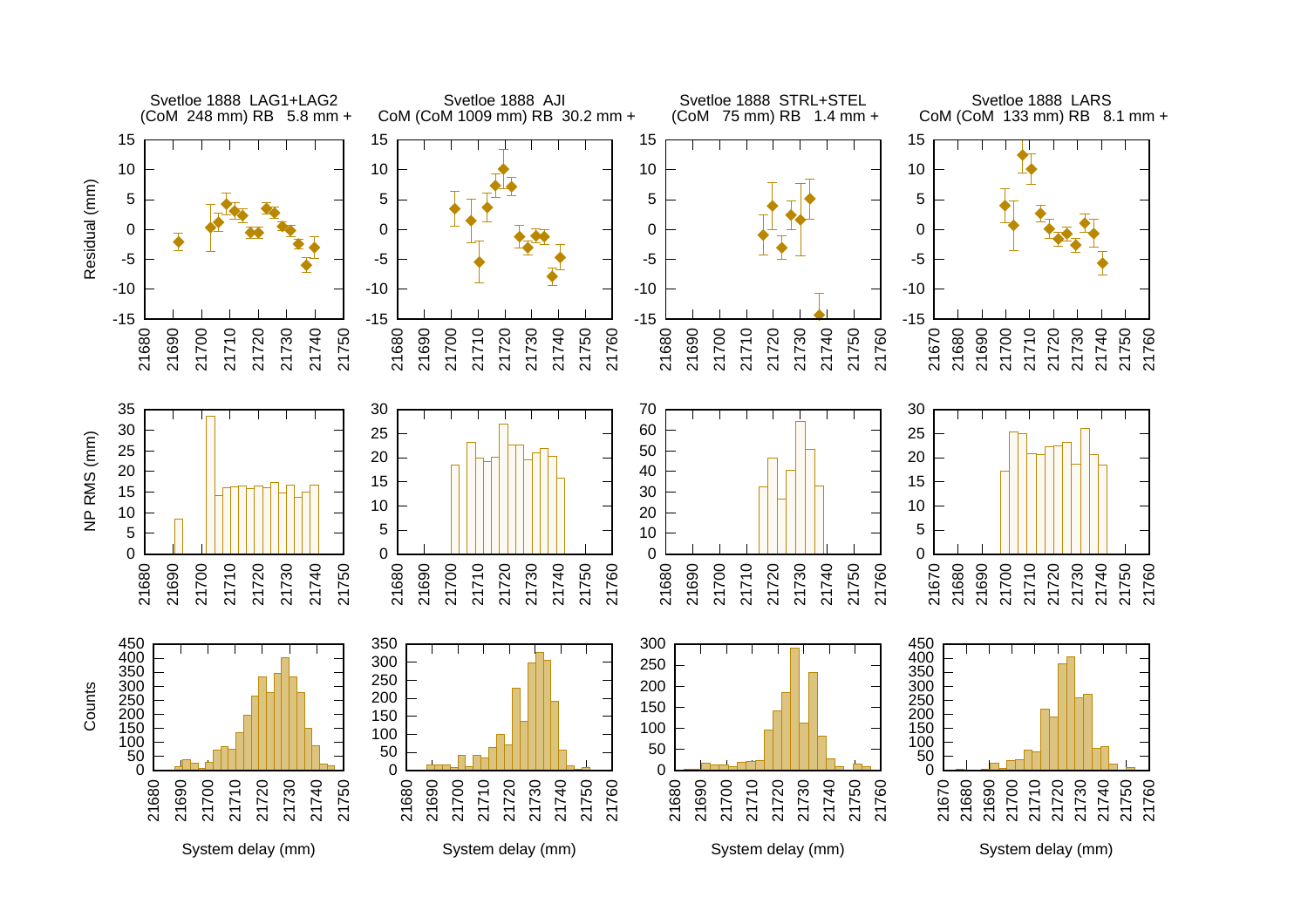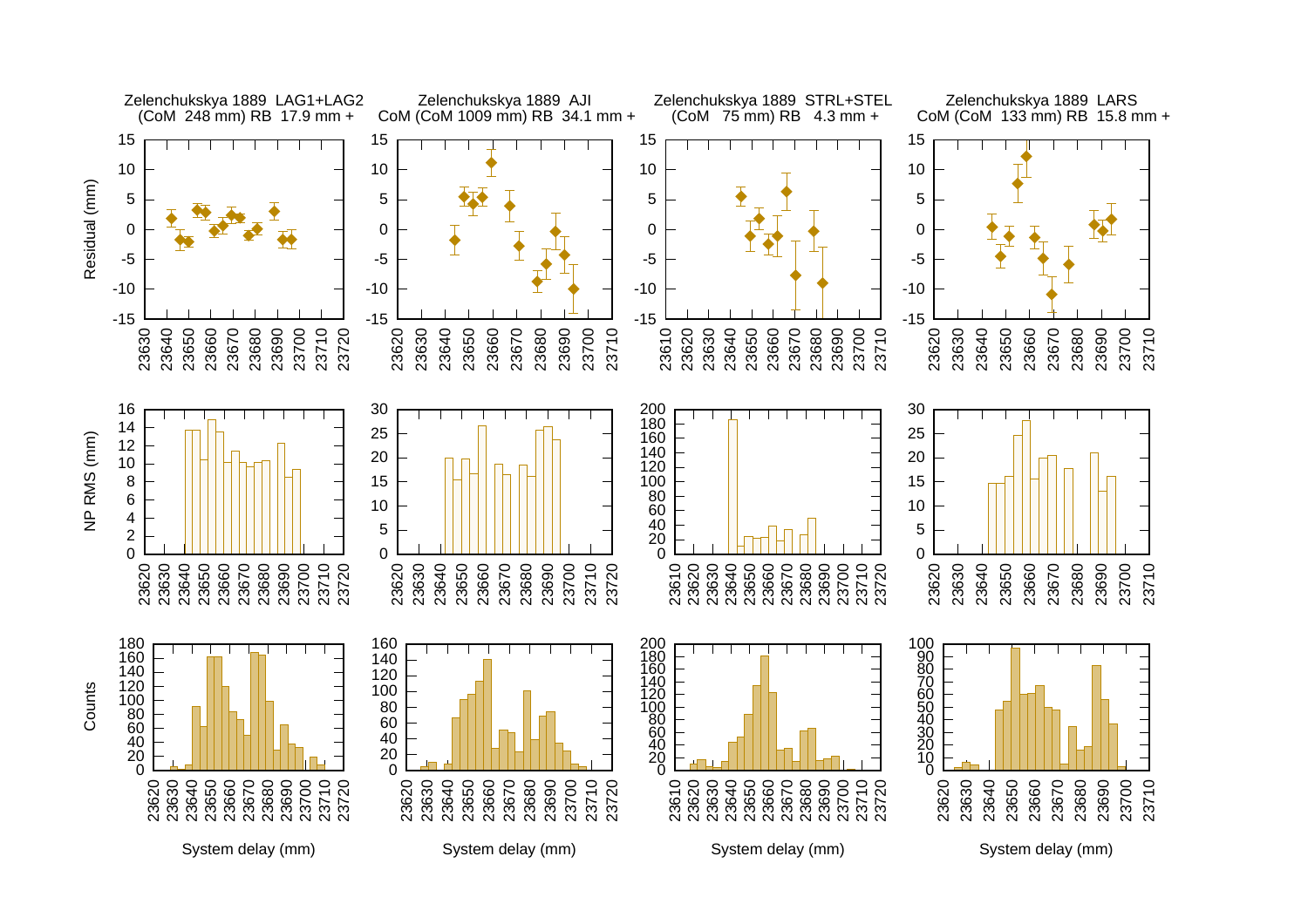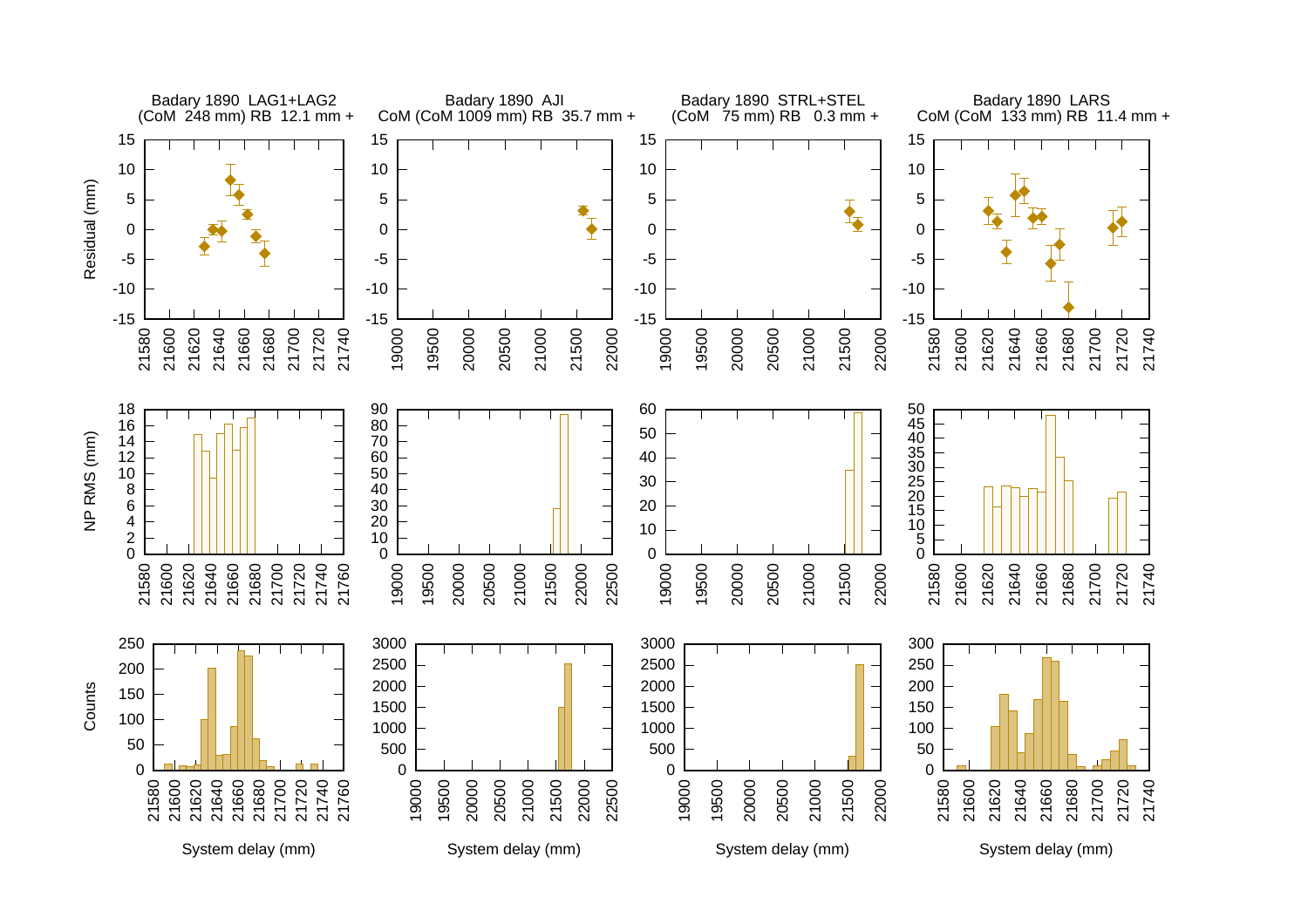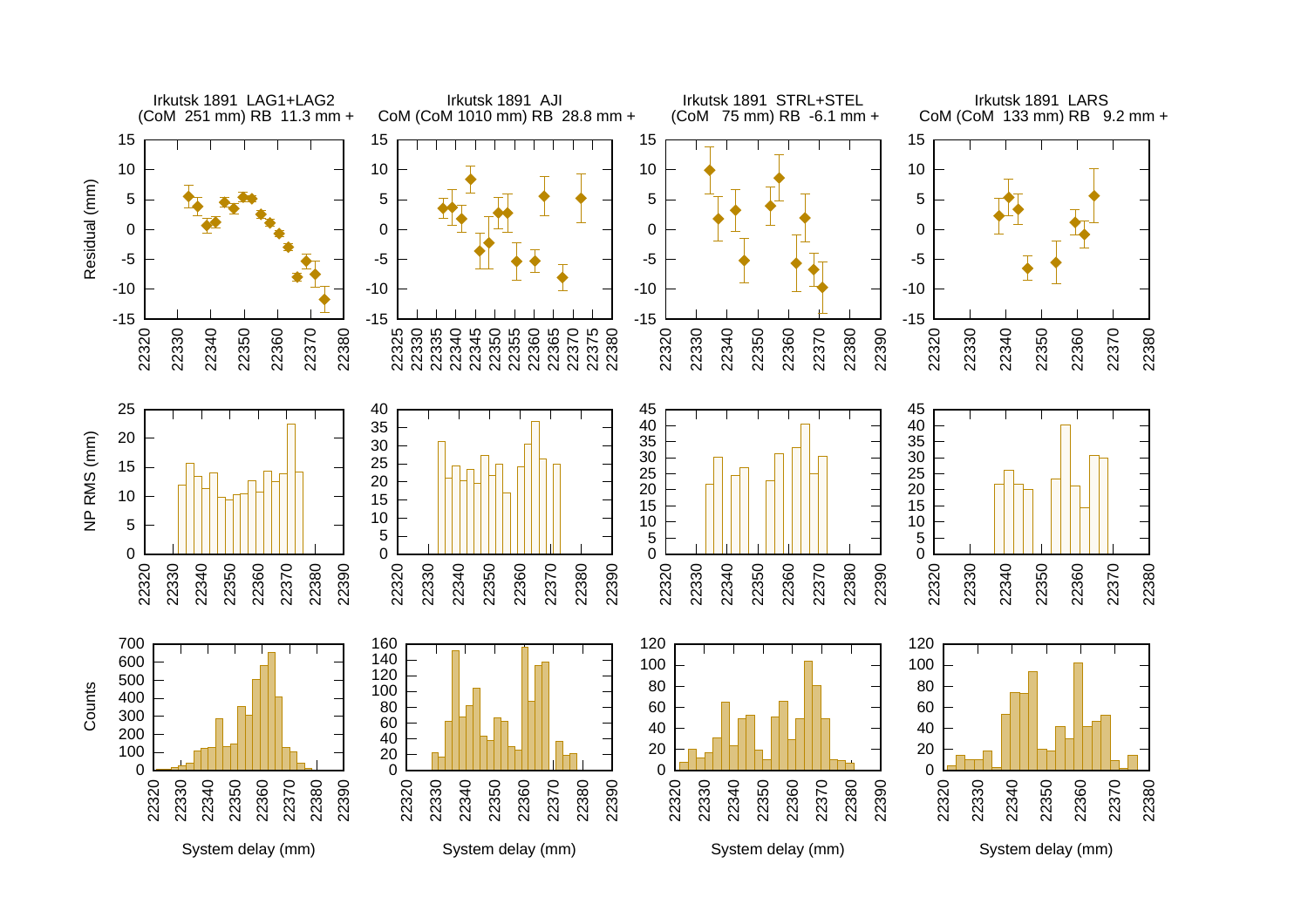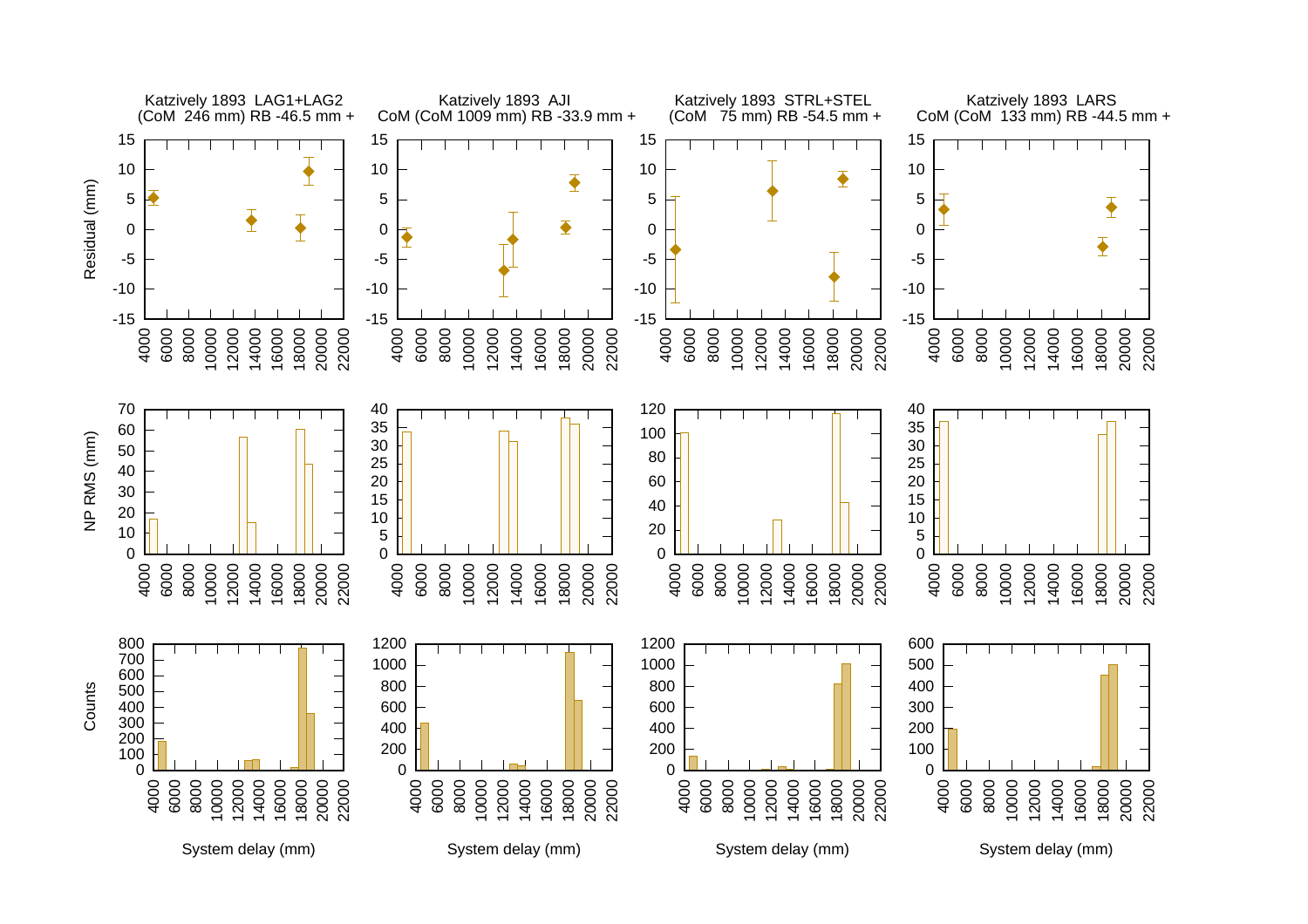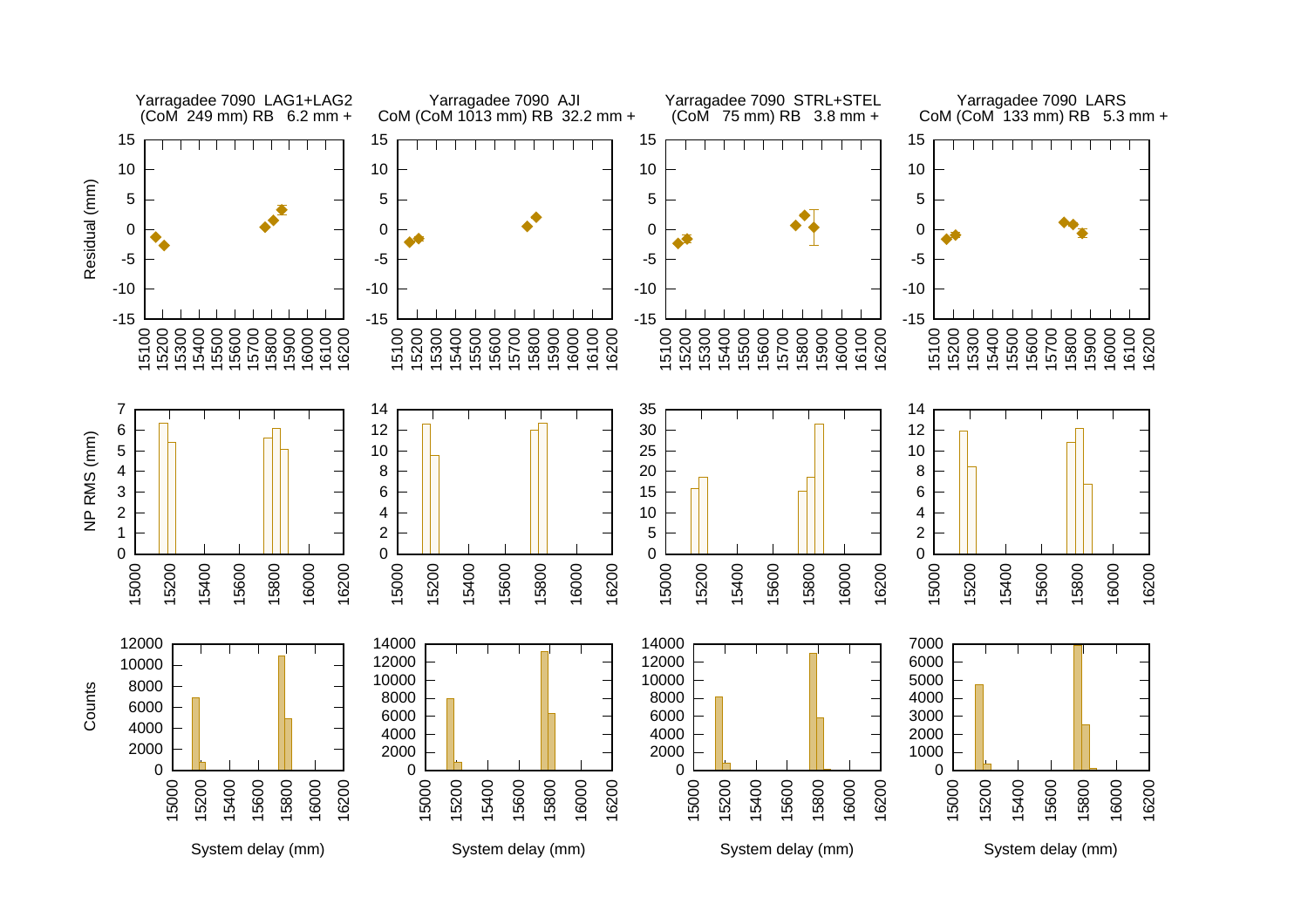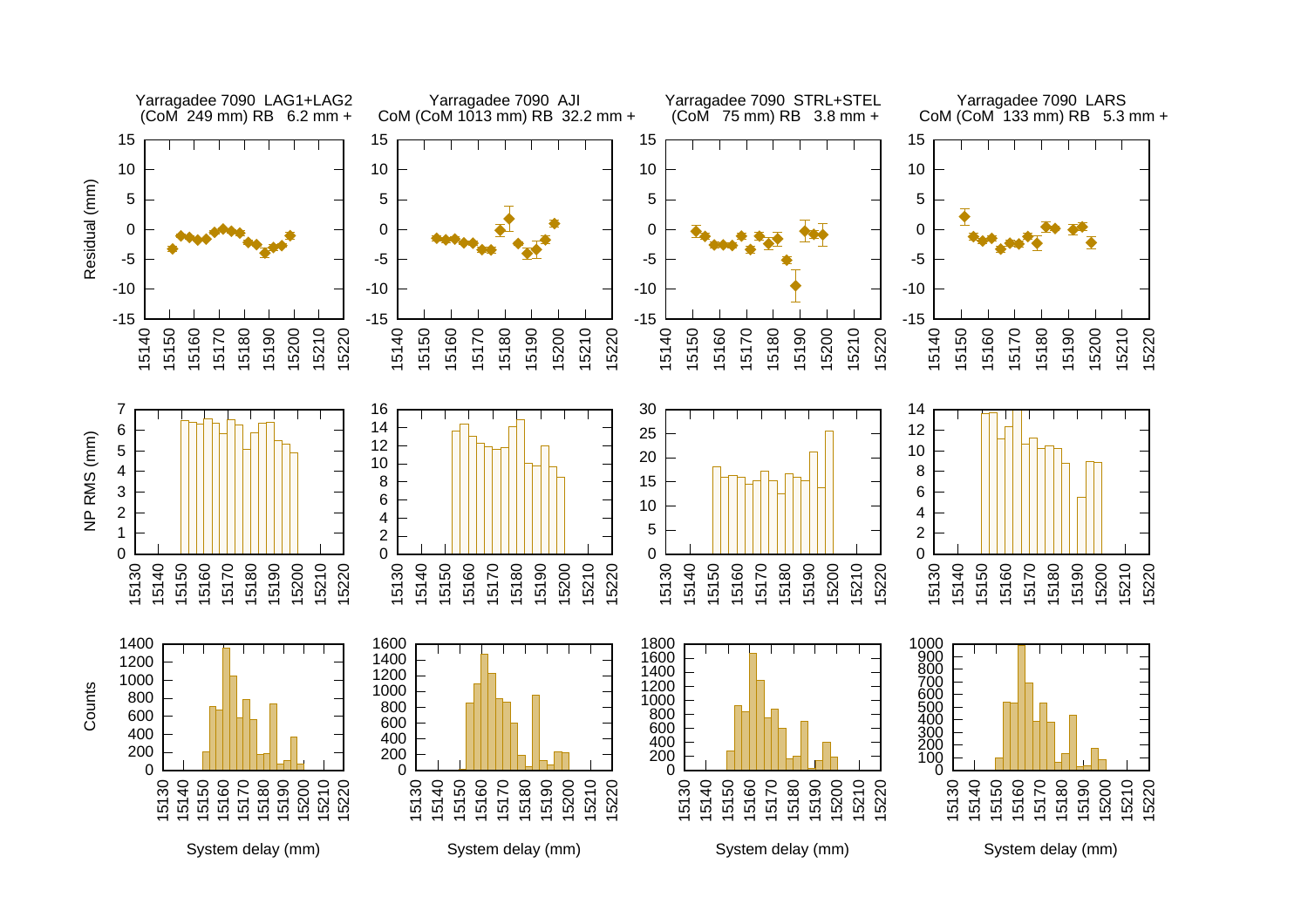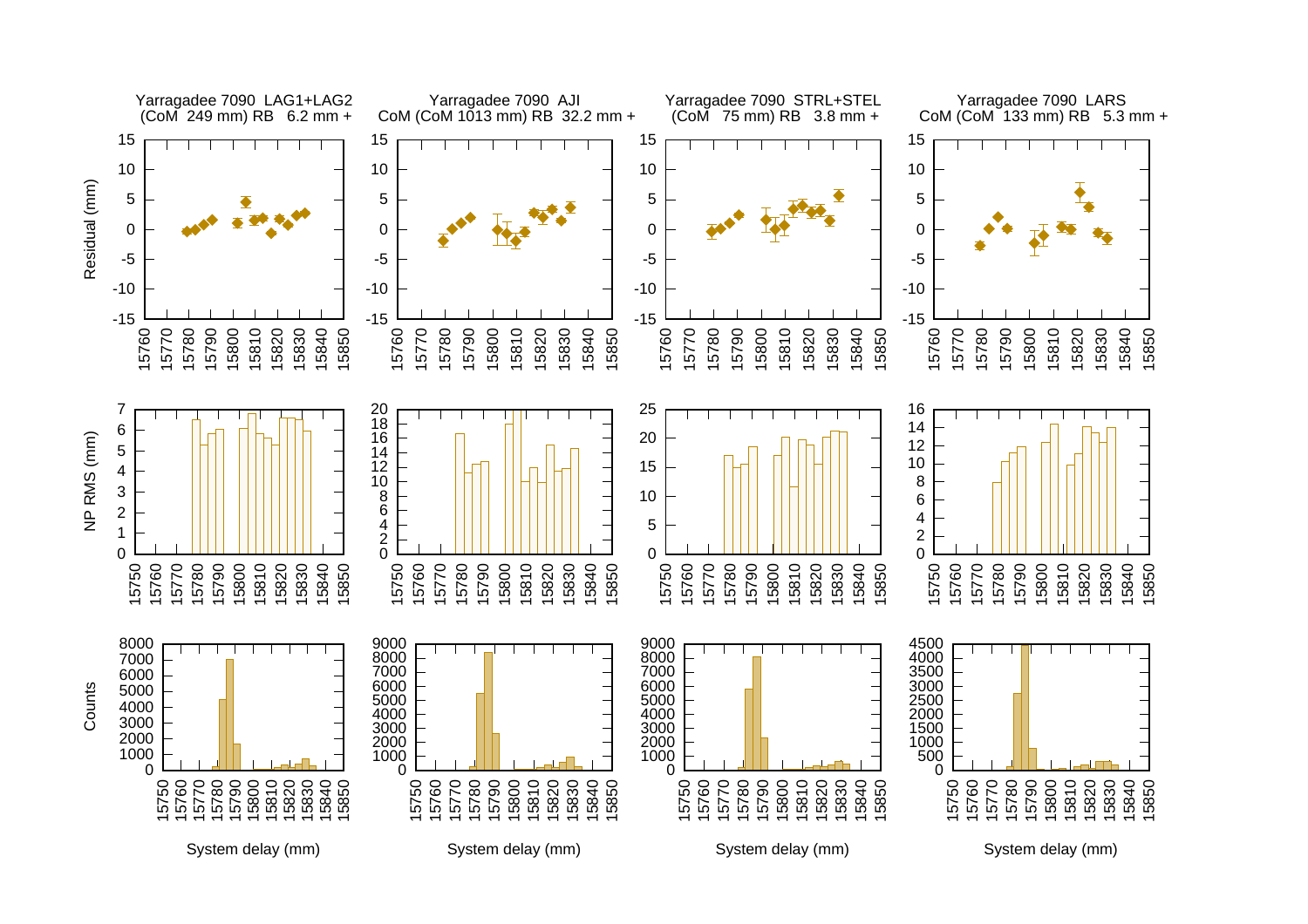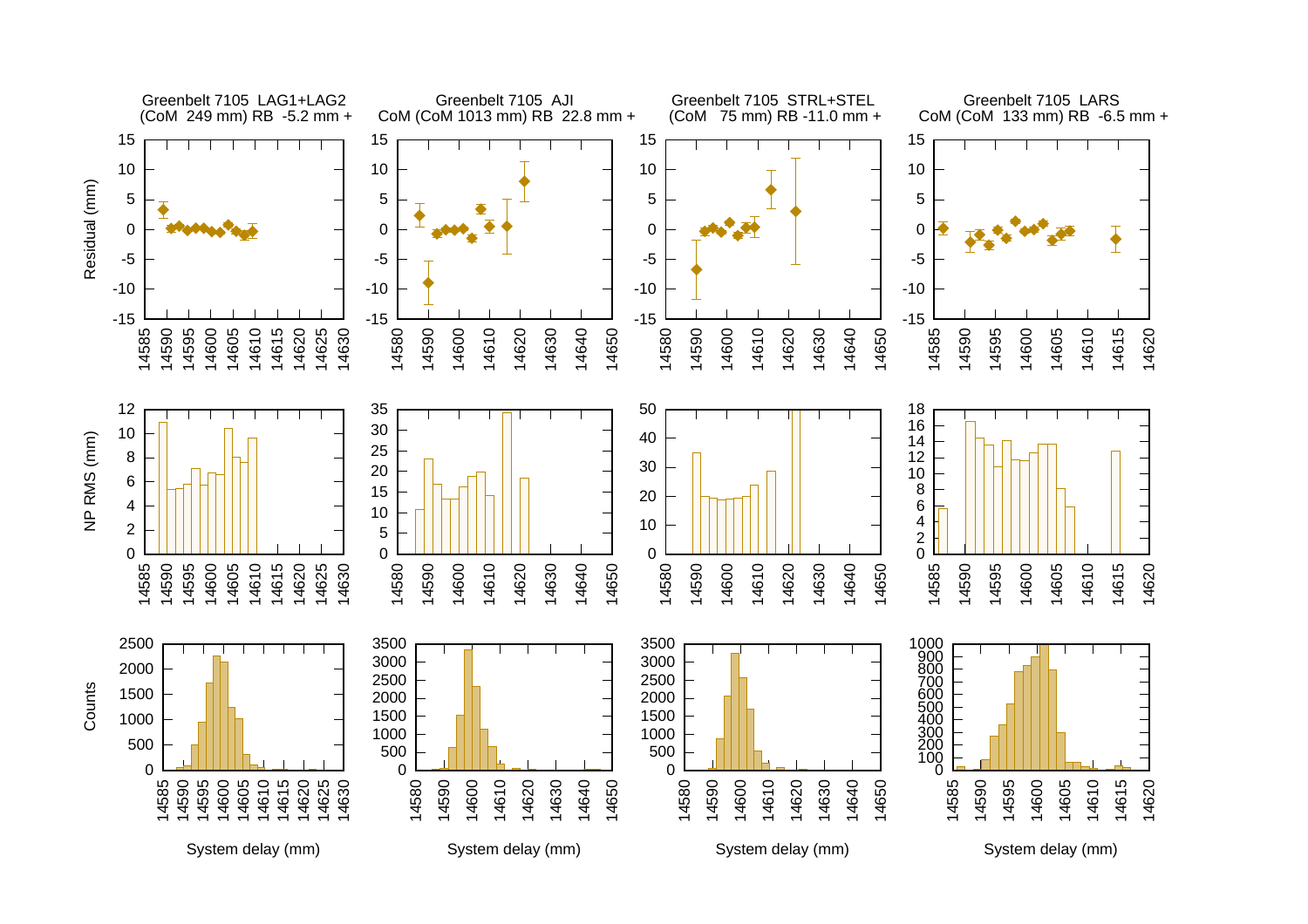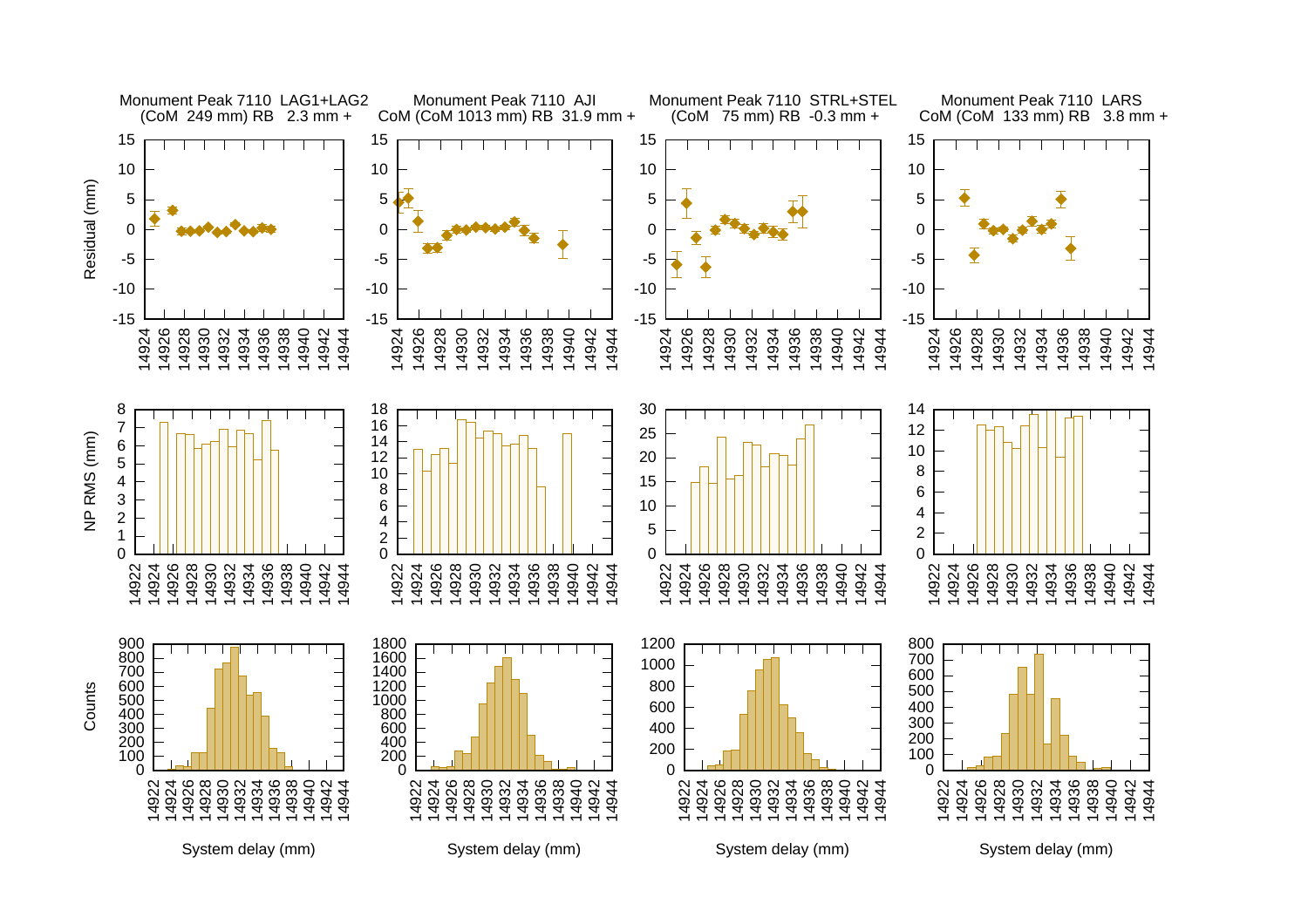

System delay (mm)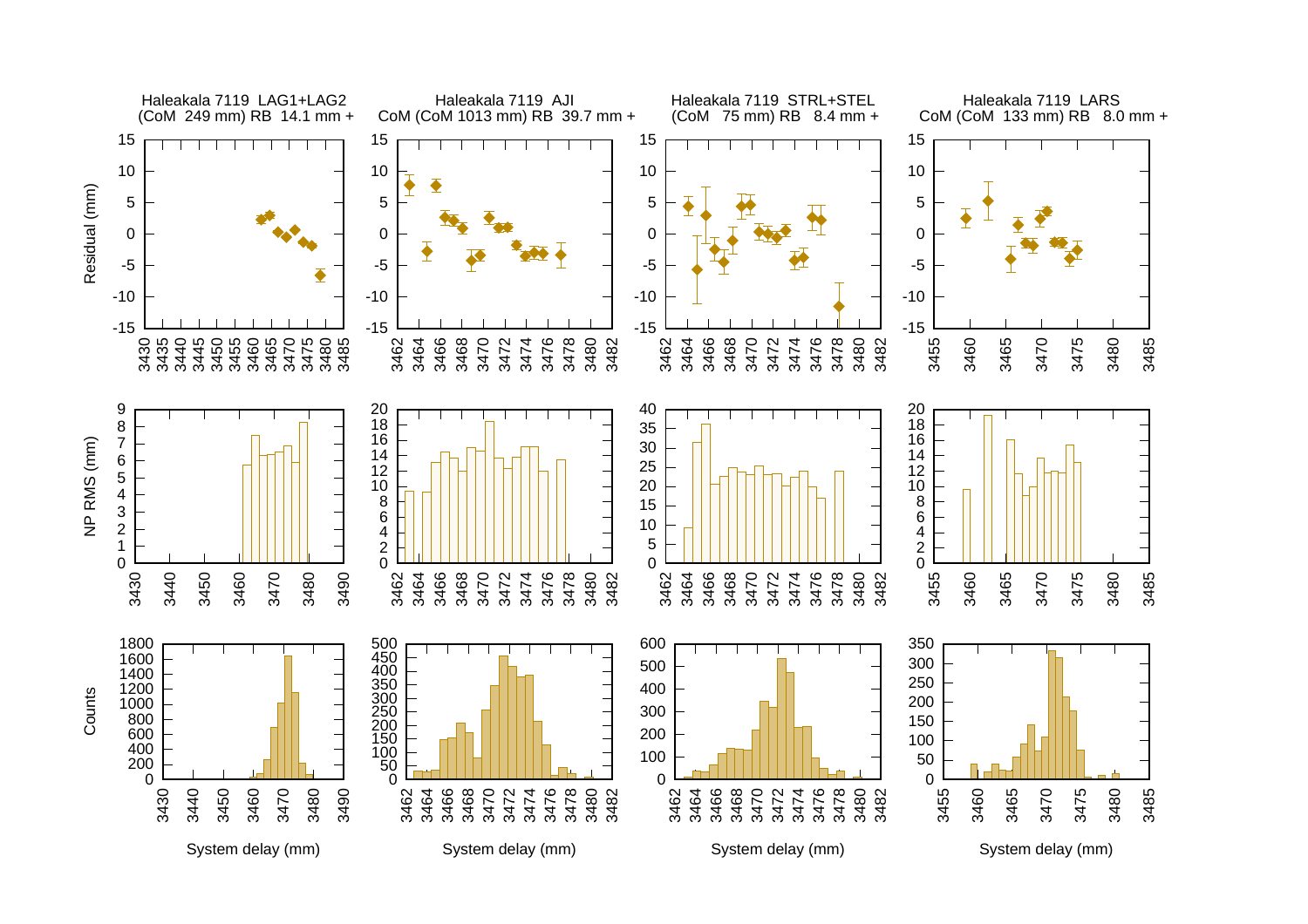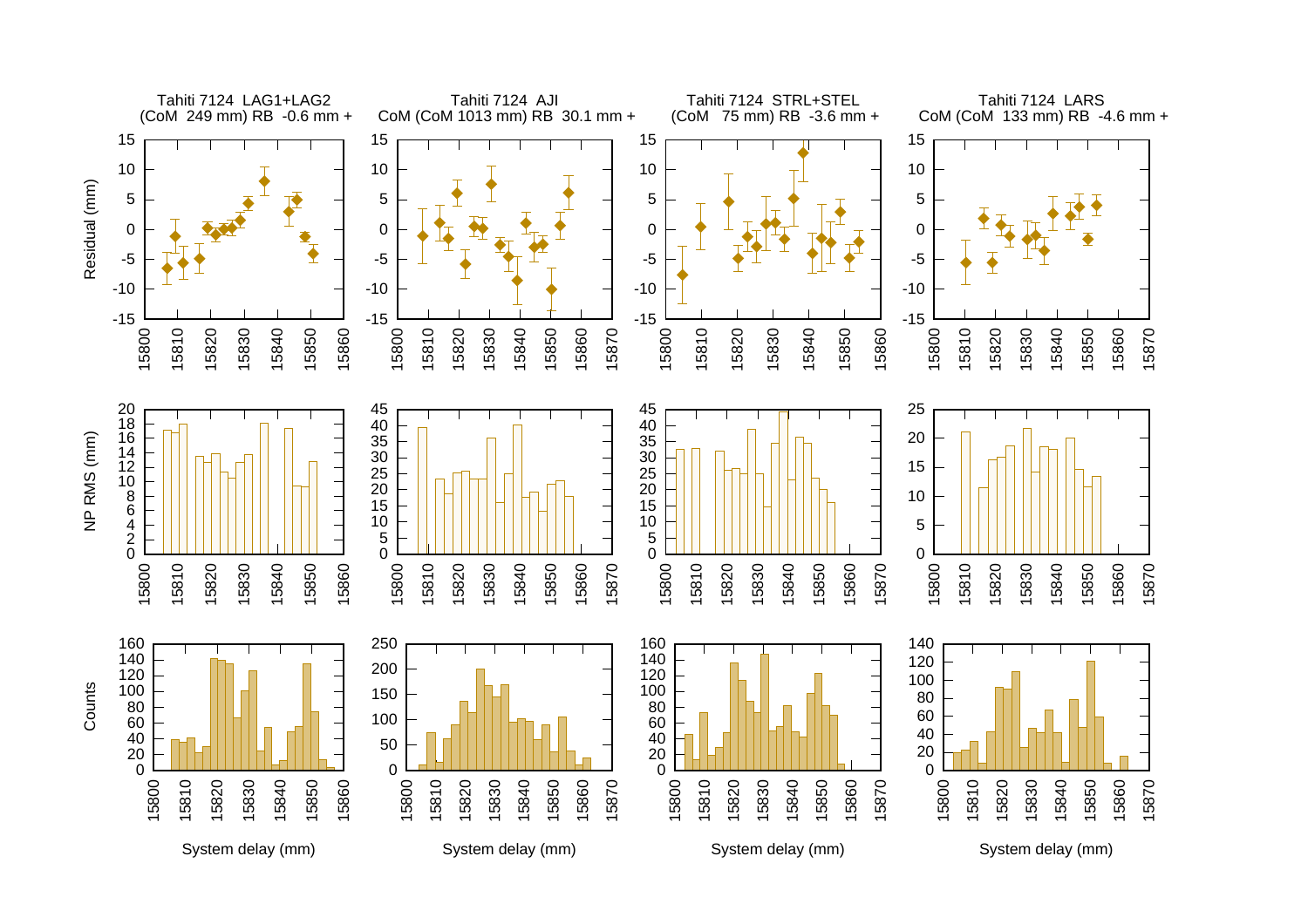![](_page_16_Figure_0.jpeg)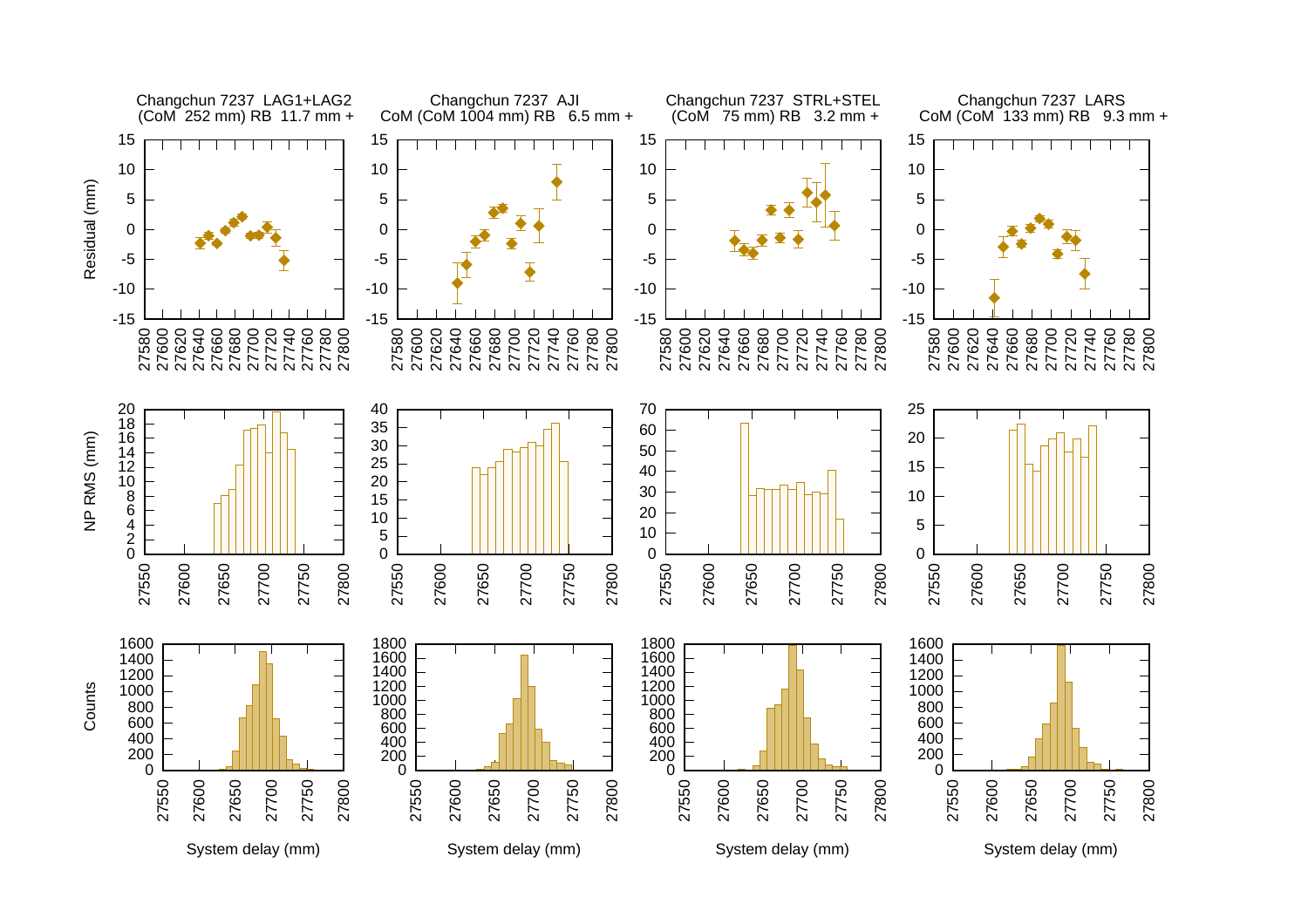![](_page_17_Figure_0.jpeg)

System delay (mm)

System delay (mm)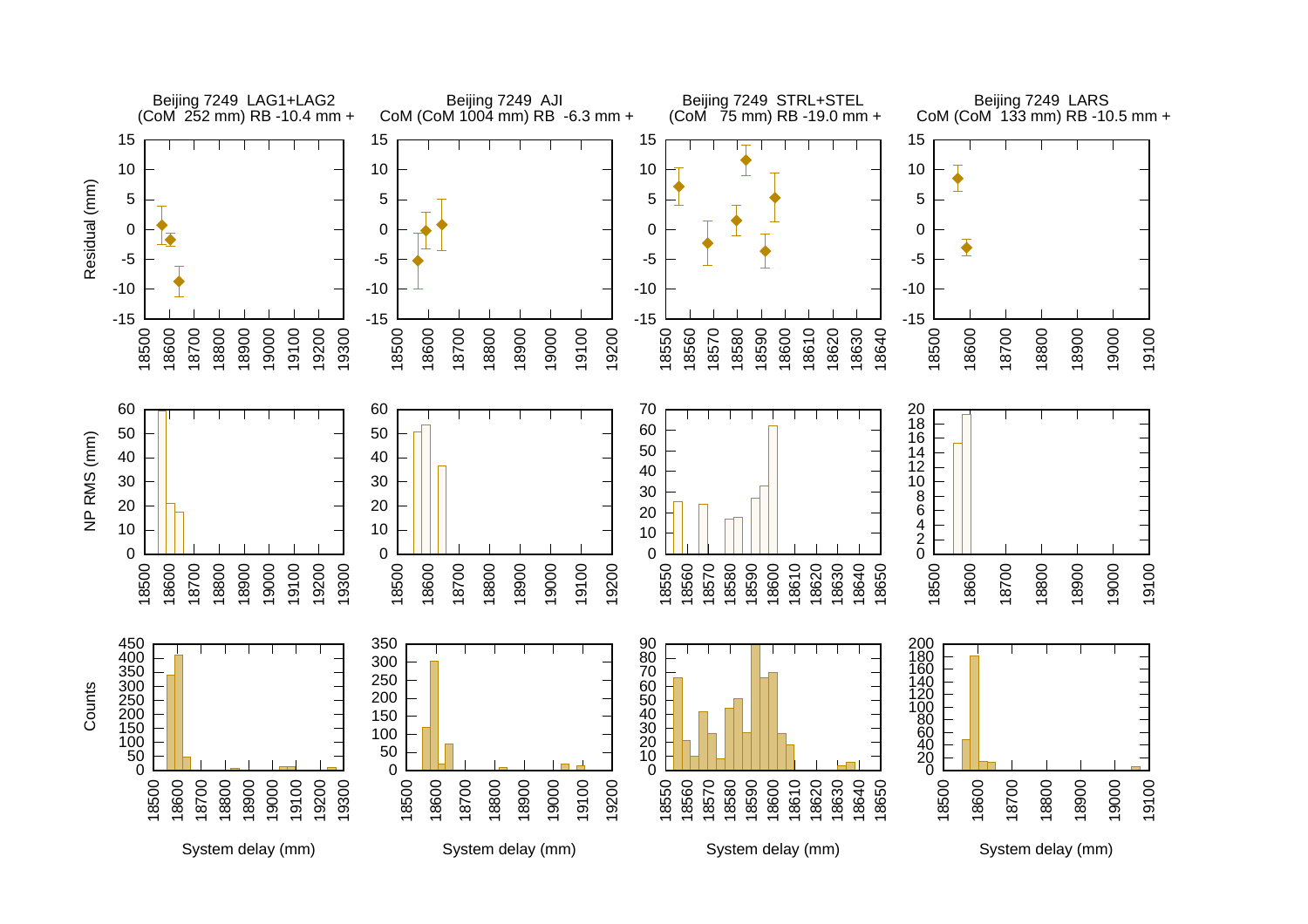![](_page_18_Figure_0.jpeg)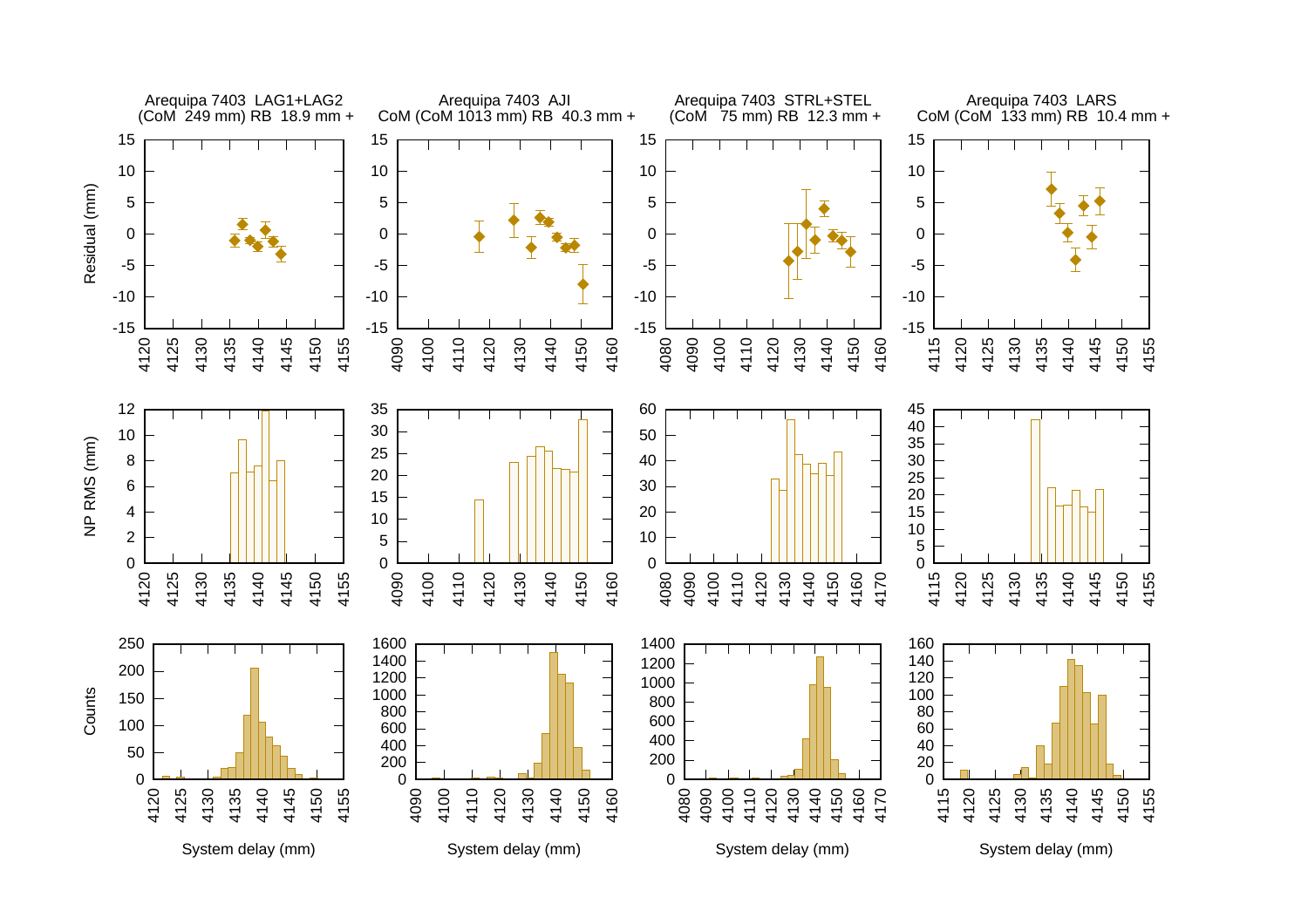![](_page_19_Figure_0.jpeg)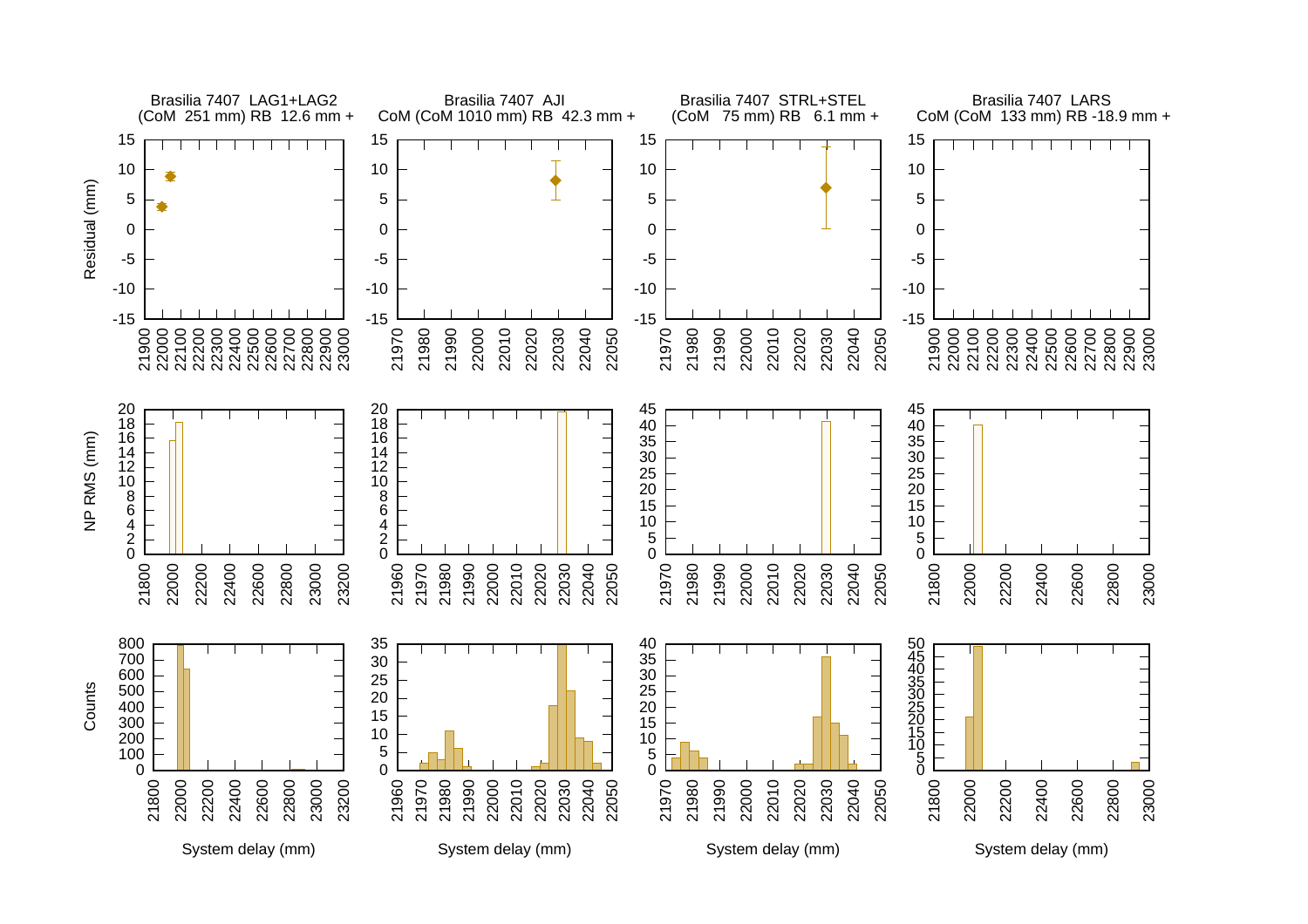![](_page_20_Figure_0.jpeg)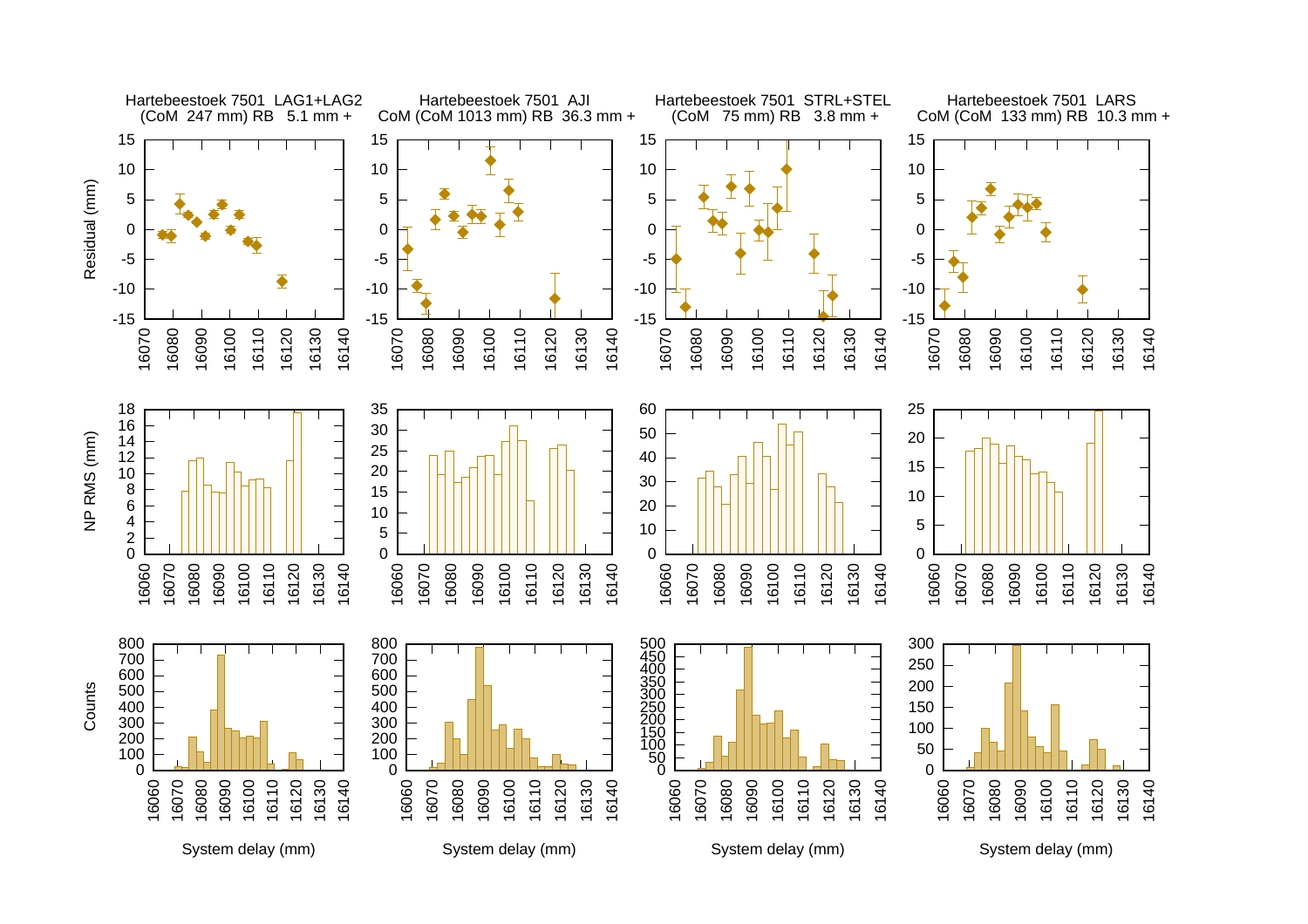![](_page_21_Figure_0.jpeg)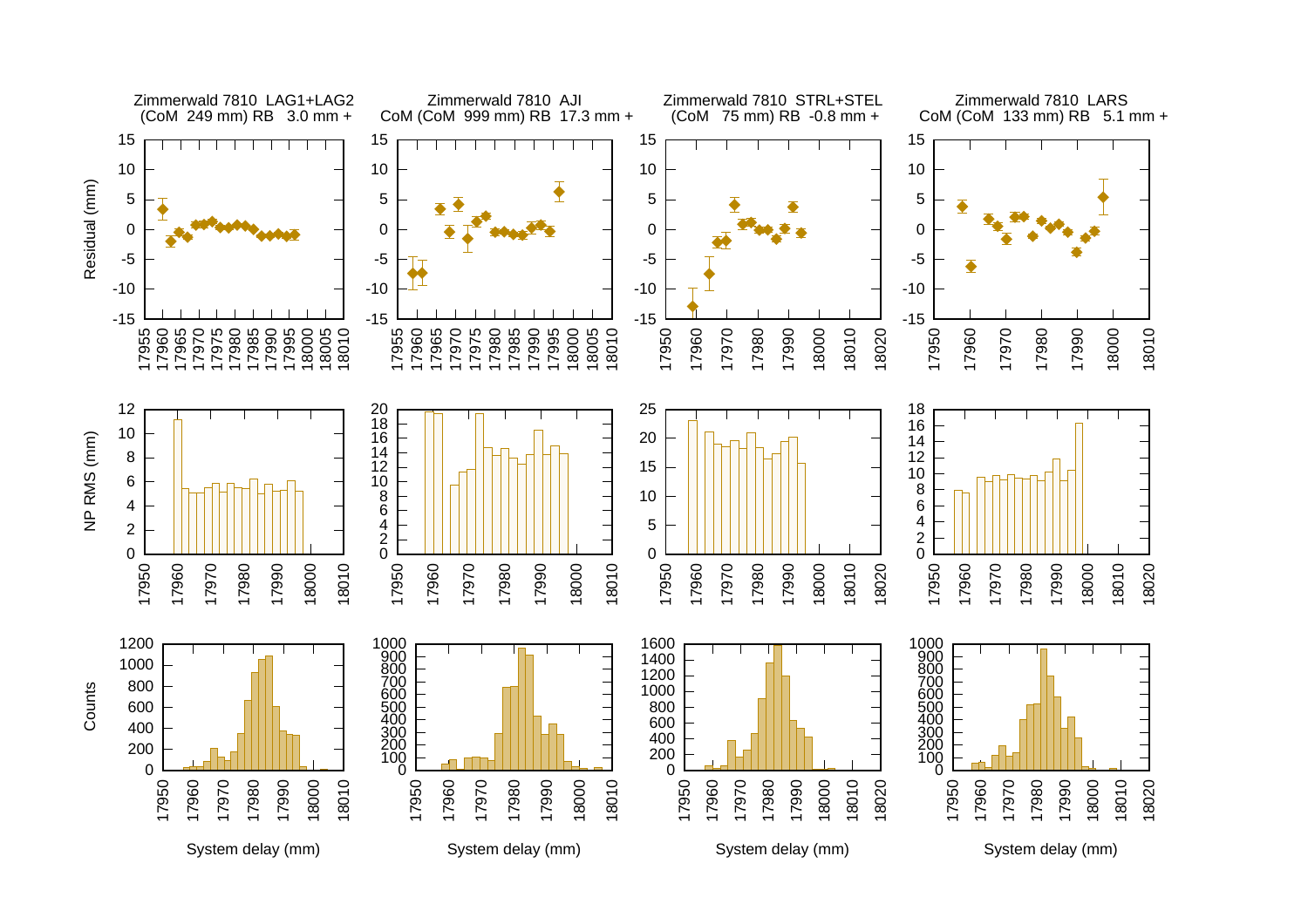![](_page_22_Figure_0.jpeg)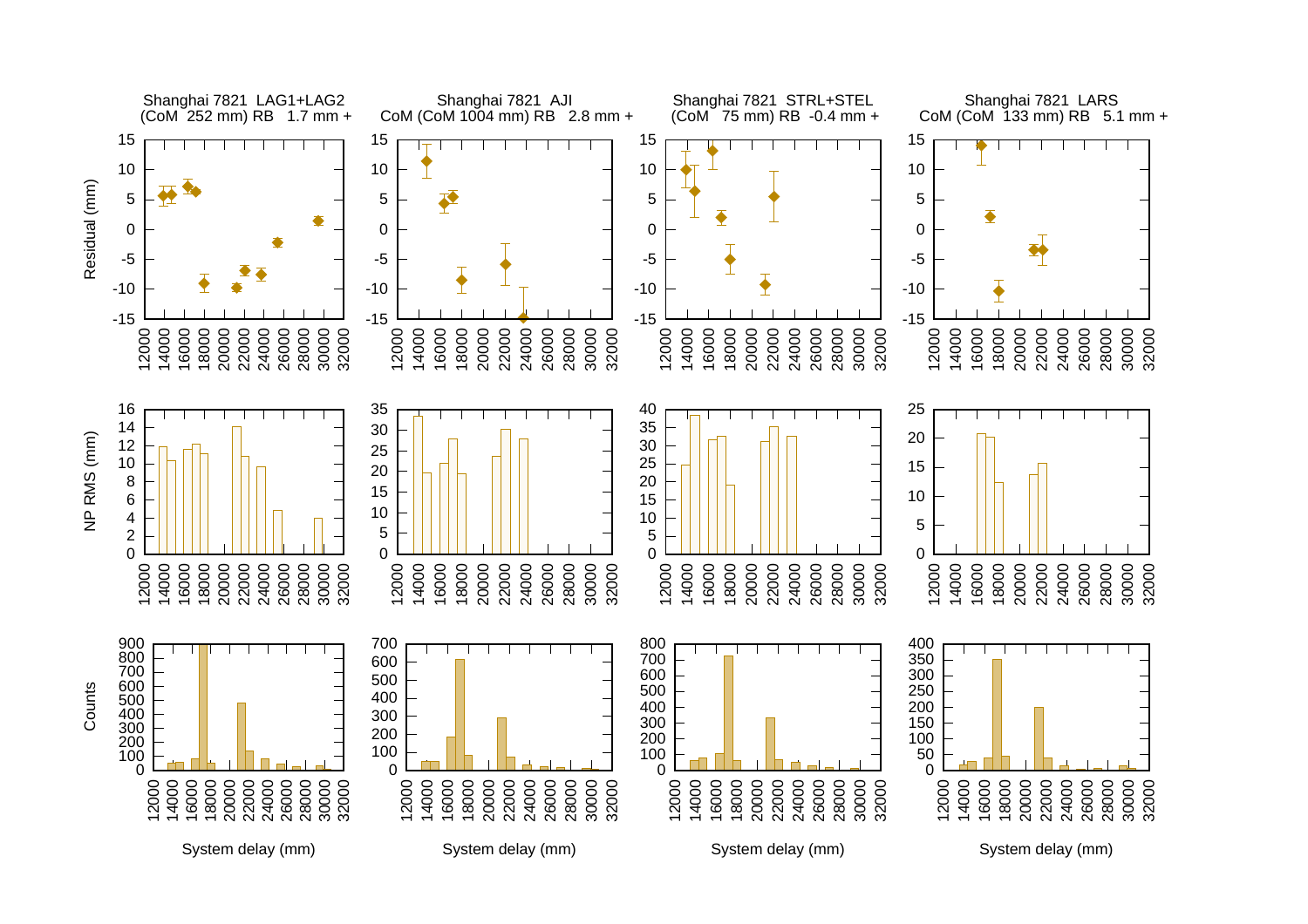![](_page_23_Figure_0.jpeg)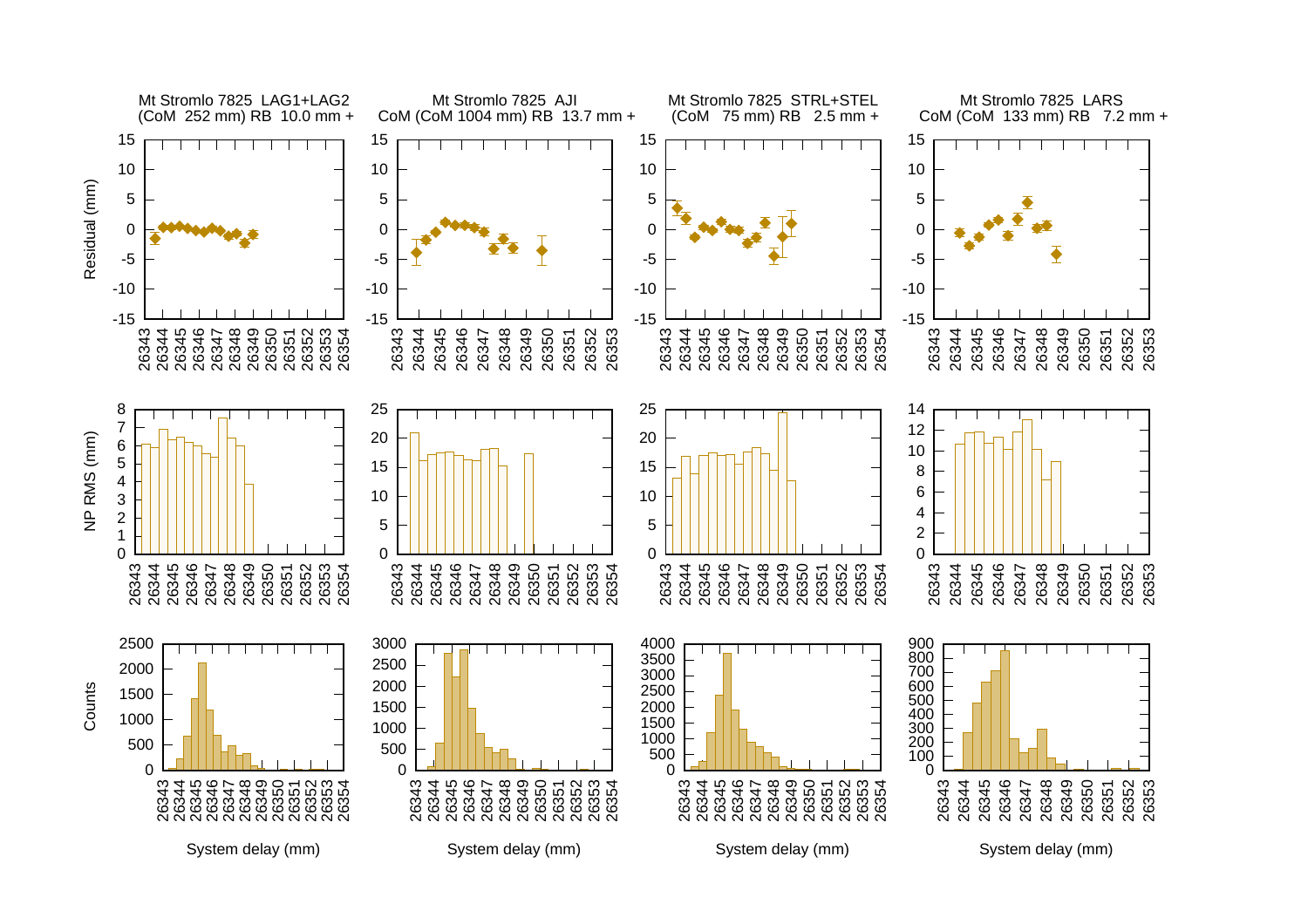![](_page_24_Figure_0.jpeg)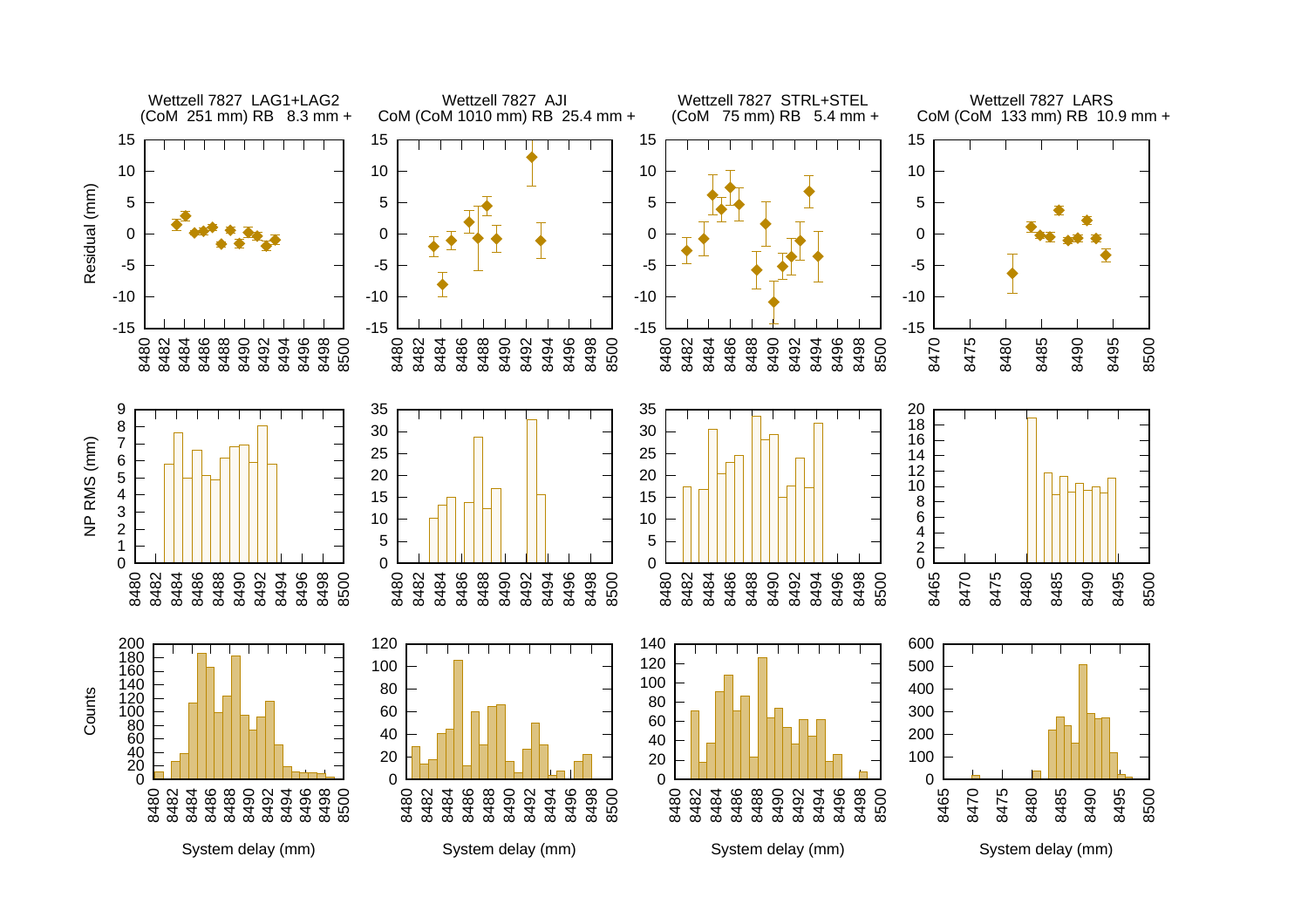![](_page_25_Figure_0.jpeg)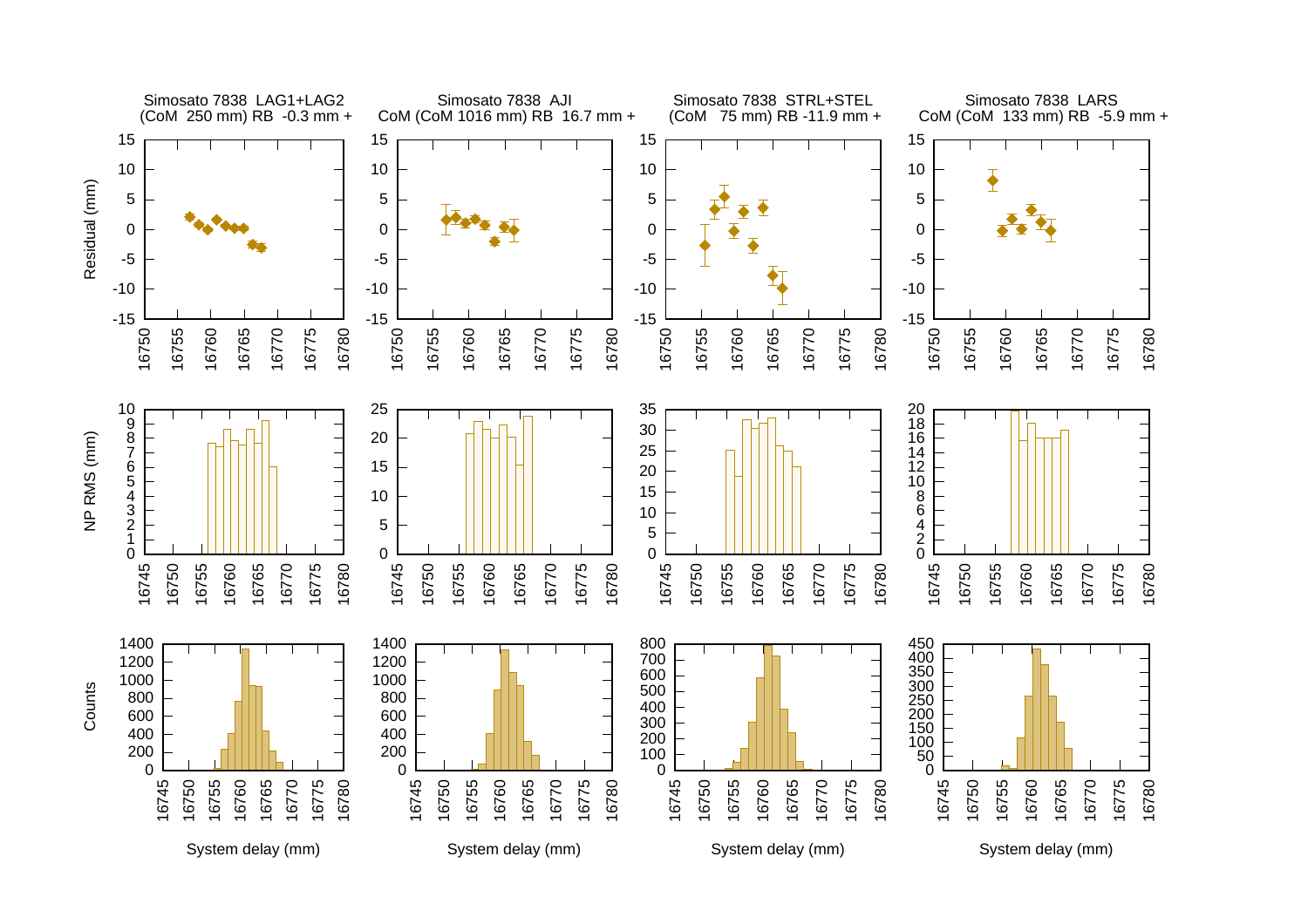![](_page_26_Figure_0.jpeg)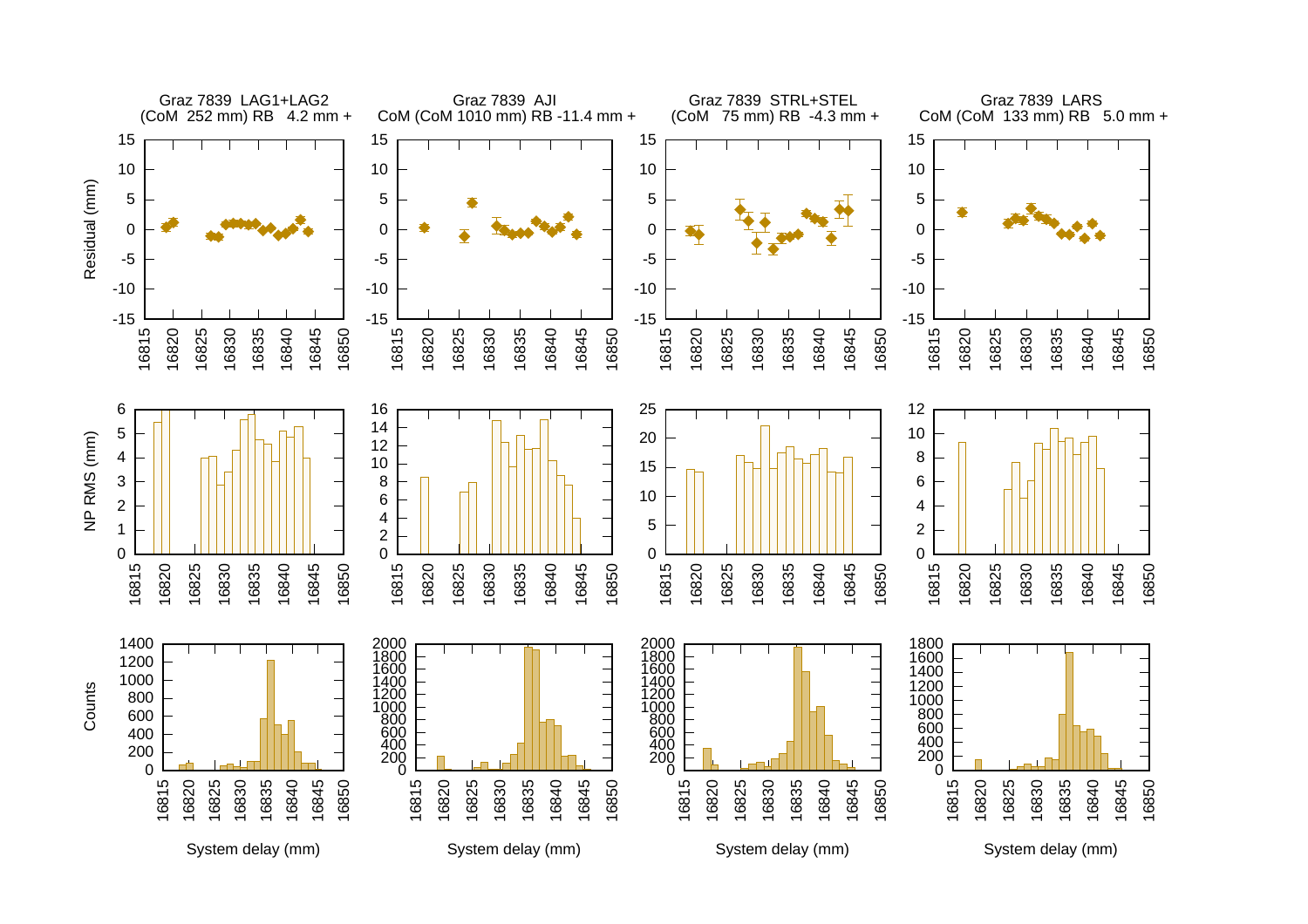![](_page_27_Figure_0.jpeg)

System delay (mm)

System delay (mm)

System delay (mm)

System delay (mm)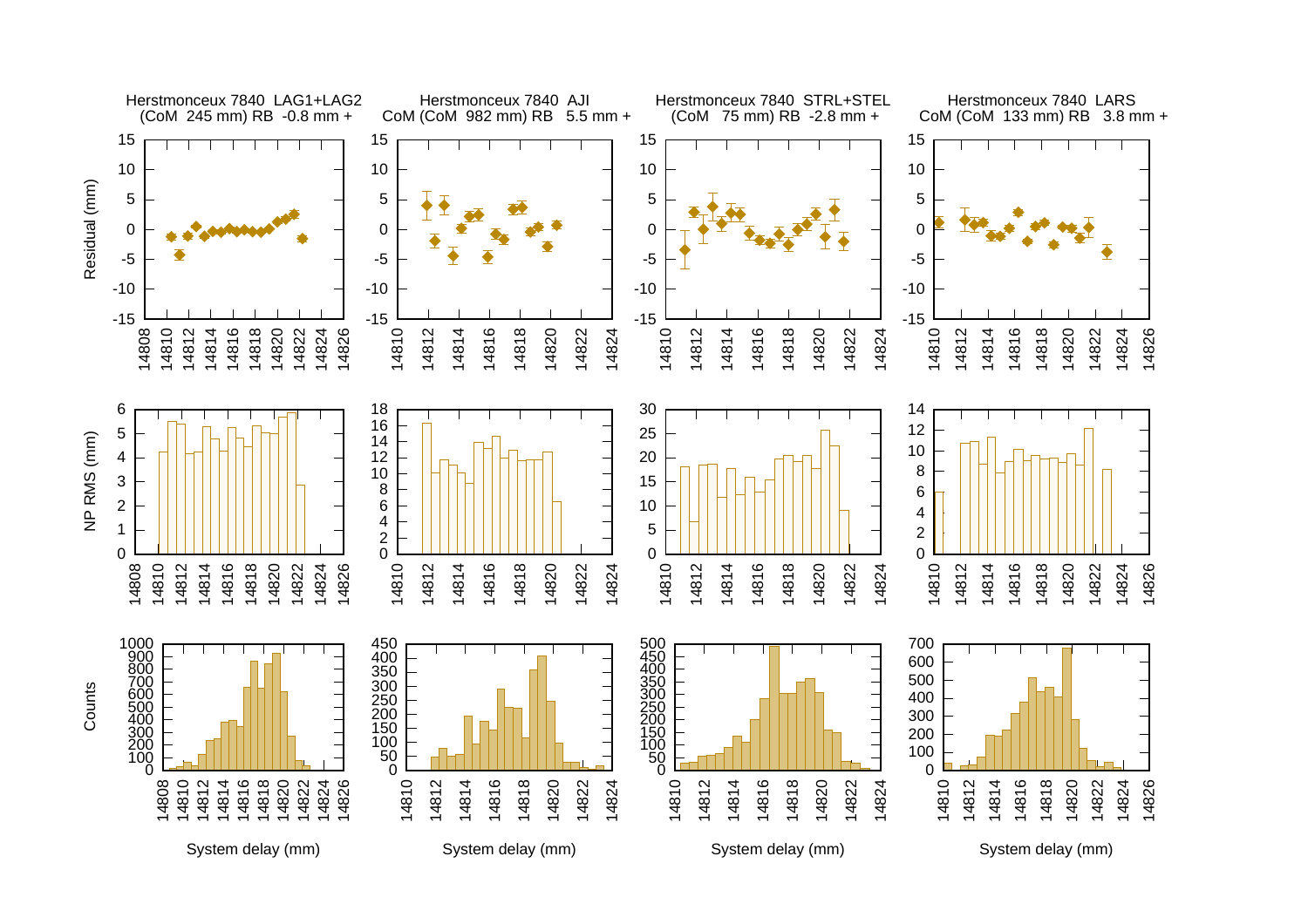![](_page_28_Figure_0.jpeg)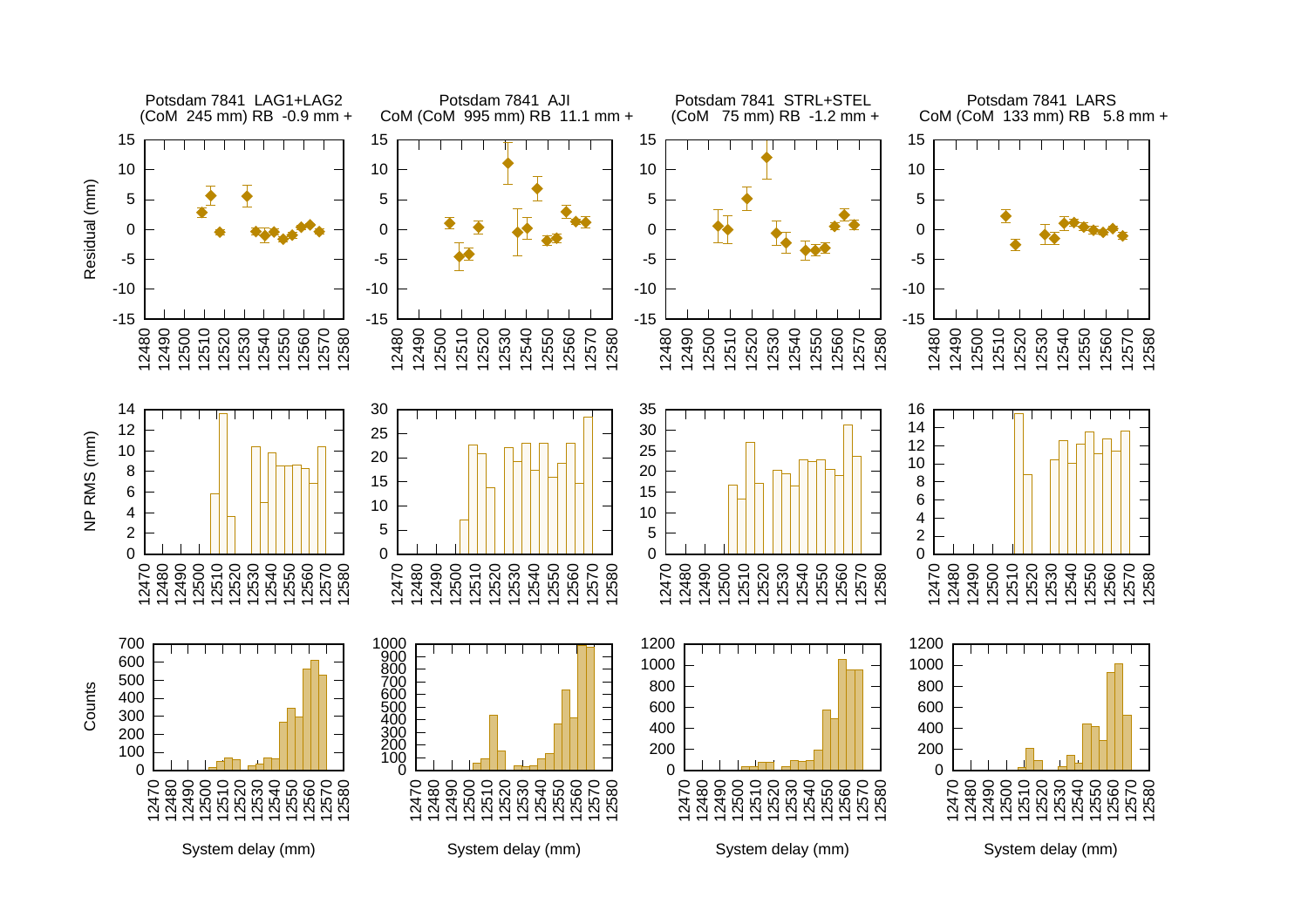![](_page_29_Figure_0.jpeg)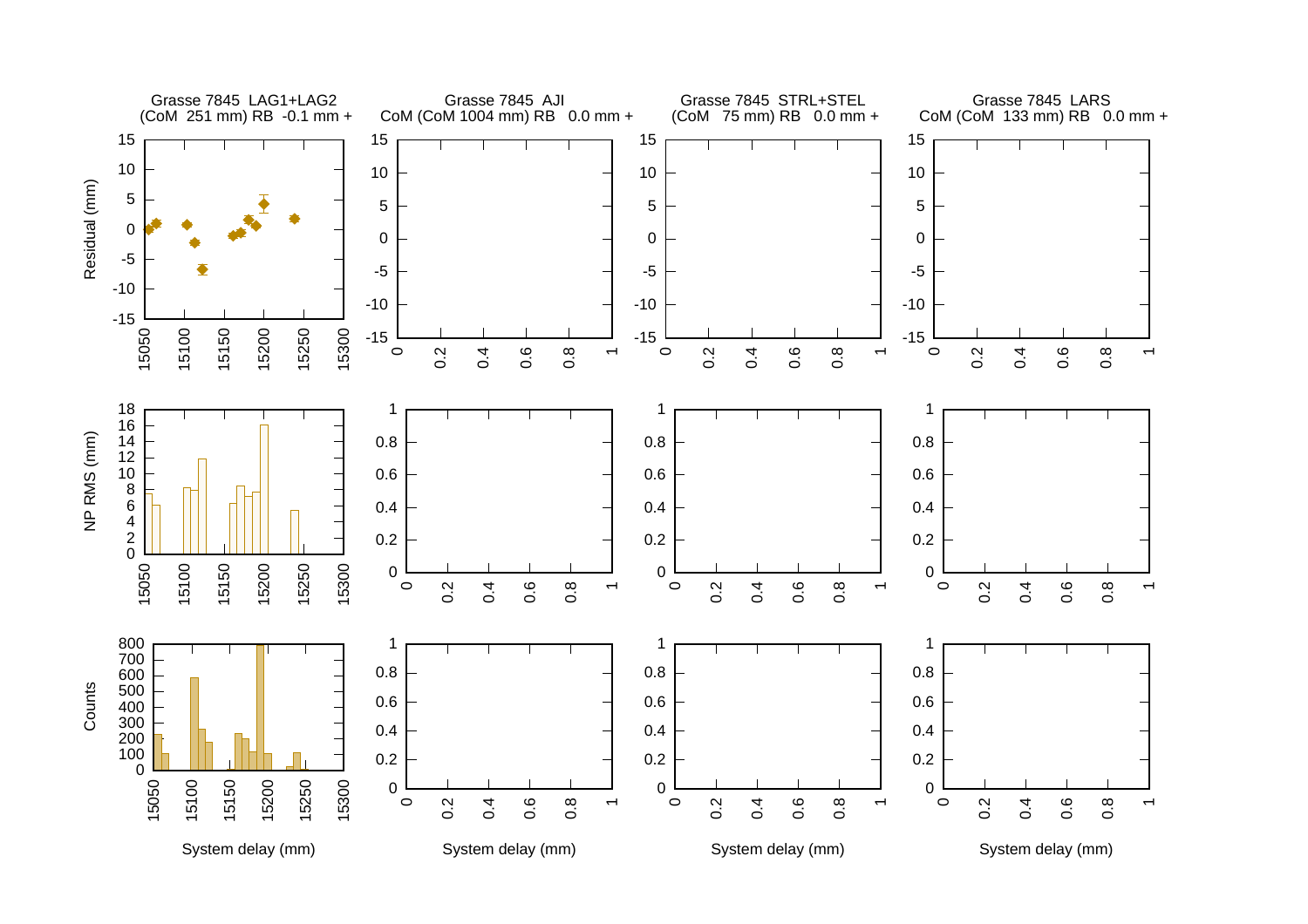![](_page_30_Figure_0.jpeg)